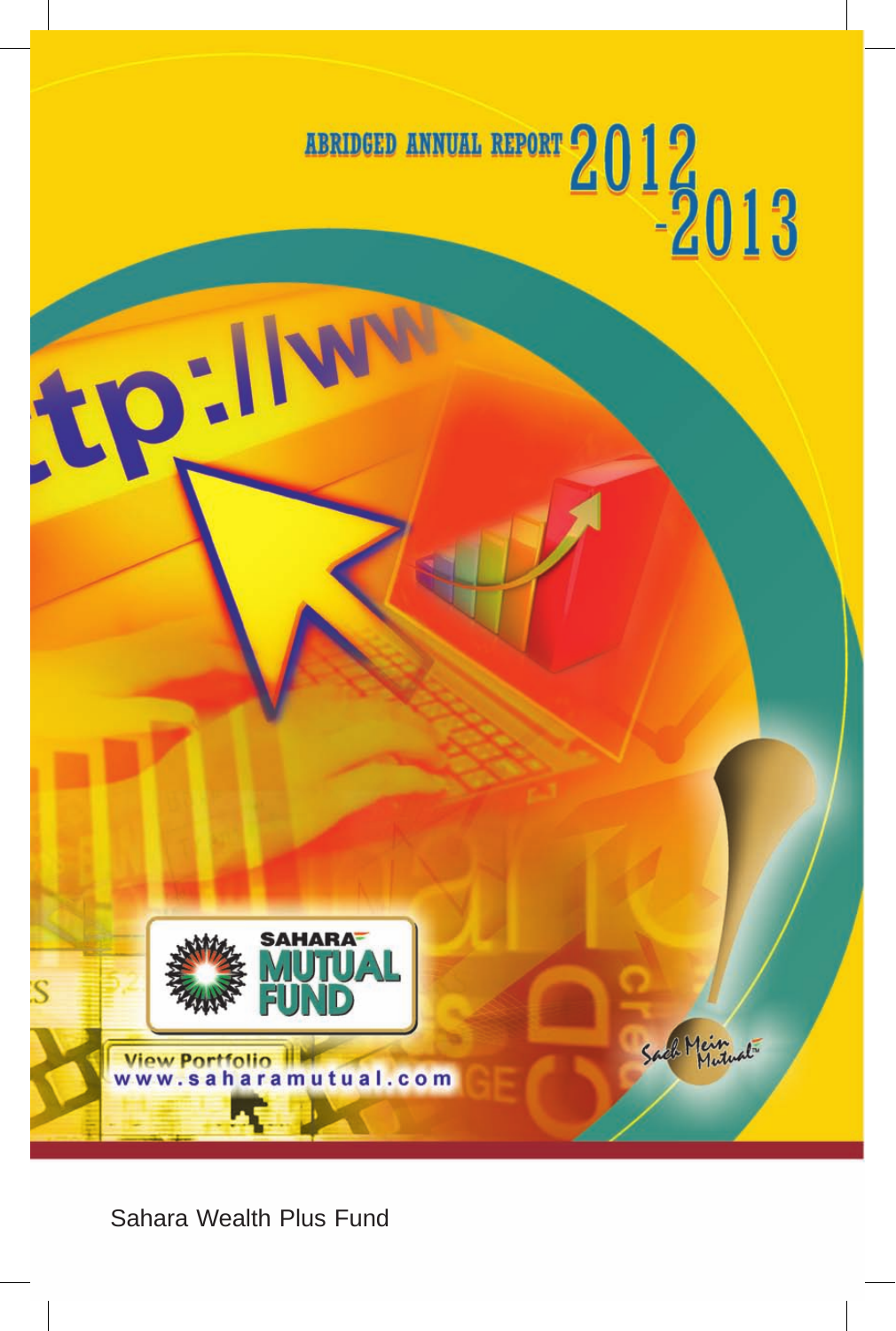# **INDEX SAHARA WEALTH PLUS FUND**

|  | 15 |
|--|----|
|  |    |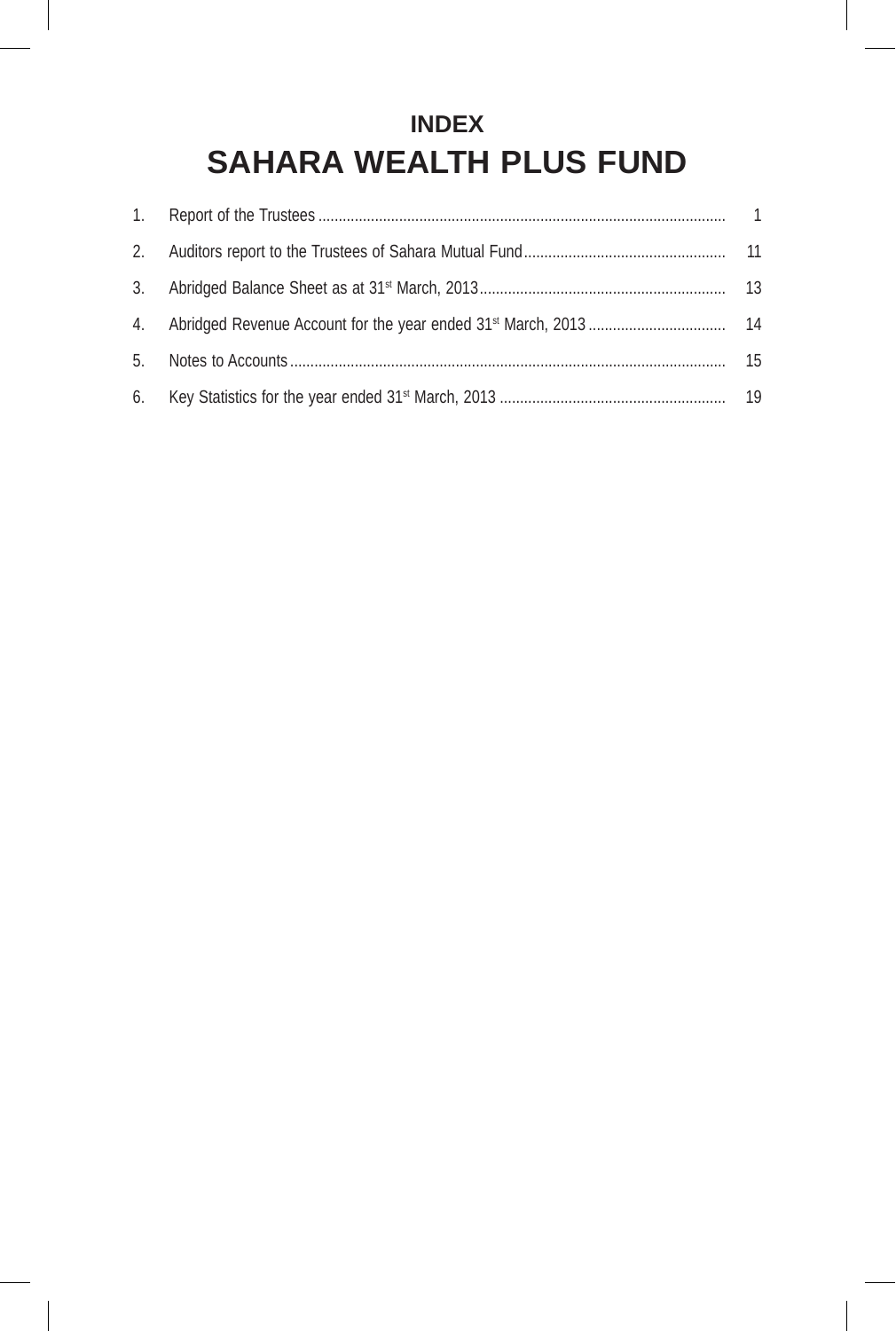# **REPORT OF THE TRUSTEES**

We are pleased to present before you the **ANNUAL REPORT** of **SAHARA MUTUAL FUND** for the year ended March 31, 2013.

#### **Overview of Debt Markets in 2012-13**

The financial year 2012-13 remained a challenging year for Indian economy. The WPI inflation trended as per the expectation of RBI but the CPI moved higher defying the assumption by Central Bank. The new challenge emerged in terms of deteriorating Current account Deficit which touched 6.7% in Q3. The depletion of forex reserve, coupled with unchecked imports of gold and oil, kept the deficit soaring. The issue of political uncertainty also emerged. Rating agencies have threatened downgrade on lower growth prospect, higher twin deficits, falling savings and investment ratios.

In this backdrop, tough but necessary steps for fiscal consolidation were taken to tackle fiscal deficit with the announcements for cap on subsidized cooking gas, freeing oil marketing companies to hike diesel prices, duties on gold imports etc. Government expenditure was restricted so that the fiscal situation remained under revised estimates. The Central bank moved in tandem to support growth measures by reducing policy rates and CRR.

Budget 2013-14 also was rational to the extent that it was non-populous and stressed on efficient allocation of resources, augmentation and efficient collection of revenues without curtailing necessary expenditure. Major steps were also announced to attract foreign capital especially through debt market segment.

#### **Overview of Equity Markets in 2012-13**

Equity markets in India remained volatile during the FY 2012-13 with Sensex and Nifty moving up by 8.23% & 7.31% respectively, whereas CNX Midcap gave negative return of 4.02%. The markets had decent rally after P Chidambaram was made the finance minister and government announcing series of reforms since August 2012. FII remained net buyers of over ₹ 1.4 lakh Crores while DII were net sellers of ₹ 0.20 lakh crores.

During 2012-13, the Indian economy continued to witness slowdown with GDP growth of around 5 percent as against 6.2 percent in 2011-12. The decline in the growth rate was seen in the agriculture and services sectors, while industrial growth remained listless. While the moderation of growth in agriculture was largely on account of the rainfall deficiency, the slowdown in industry and services reflected several factors including domestic policy uncertainties, lagged impact of earlier monetary tightening and slackening of external demand.

Average headline inflation declined to 7.3 per cent in 2012-13 from 8.9 per cent in 2011-12, with a low of 6.0 per cent in March, 2013. As a baseline case, it is expected to see further moderation in first half of 2013-14 on the back of subdued pricing power of domestic producers.

The Reserve Bank eased monetary policy to revive investment and growth. It used the limited monetary space while balancing the concerns of persisting inflation and historically high Current Account Deficit (CAD). In this vein, the Reserve Bank cumulatively reduced the repo rate by 100 bps in 2012-13. Furthermore it injected  $\bar{\tau}$  1.5 trillion of primary liquidity through outright open market operations (OMOs). The impact of monetary policy in boosting GDP growth is contingent upon resolution of supply bottlenecks, governance issues impeding investments and the government's efforts towards fiscal consolidation.

The financial year 2012-13, was highlighted with controversial CAG report on allocation of coal blocks tabled in the parliament and introduction of General Anti Avoidance Rules (GAAR) creating panic in the markets. Political instability ruled in the last 3 months of the FY 2013. As a result the budget which was expected to be progressive was without any major announcements boosting the economy. The year was also marked by major fall in Public sector unit (PSU) stocks. BSE PSU index was down by 11.4% for the year as against Sensex moving up by 8.23%.

PSU stocks remained under pressure during the year due to lack of visibility on the policy front in various sectors. Spree of disinvestment was also a major dampener for the PSU stocks as more supply of paper kept prices in check.

On the International front, the fiscal cliff kicked off in US with moderate intensity. It is expected to lead to a large predicted reduction in the budget deficit. The US economy is stabilizing and increasingly attracting investor attention. Stress still remains in the Euro area in some form, as was evident from the case of Cyprus, which became the fourth euro area member to receive a bailout after Greece, Ireland and Portugal. Financial markets are now pricing in the impact of large fiscal and monetary stimuli provided by the new Japanese government. This includes a stimulus package of 10 trillion yen to boost growth and overcome deflation.

#### **1. Scheme Performance, Future Outlook and Operations of Sahara Wealth Plus Fund:**

| Performance as of March 31, 2013                      | 1 vear | Since inception | Inception date |
|-------------------------------------------------------|--------|-----------------|----------------|
| Sahara Wealth Plus Fund (%) - Variable Pricing Option | 6.88   | 11.02           |                |
| Sahara Wealth Plus Fund (%) - Fixed Pricing Option    | 5.89   | 10 18           | 01/09/2005     |
| S & P CNX 500 (%)                                     | 5.13   | 10.08           |                |

"The price and redemption value of the units, and income from them, can go up as well as down with the fluctuations in the market value of its underlying investments;"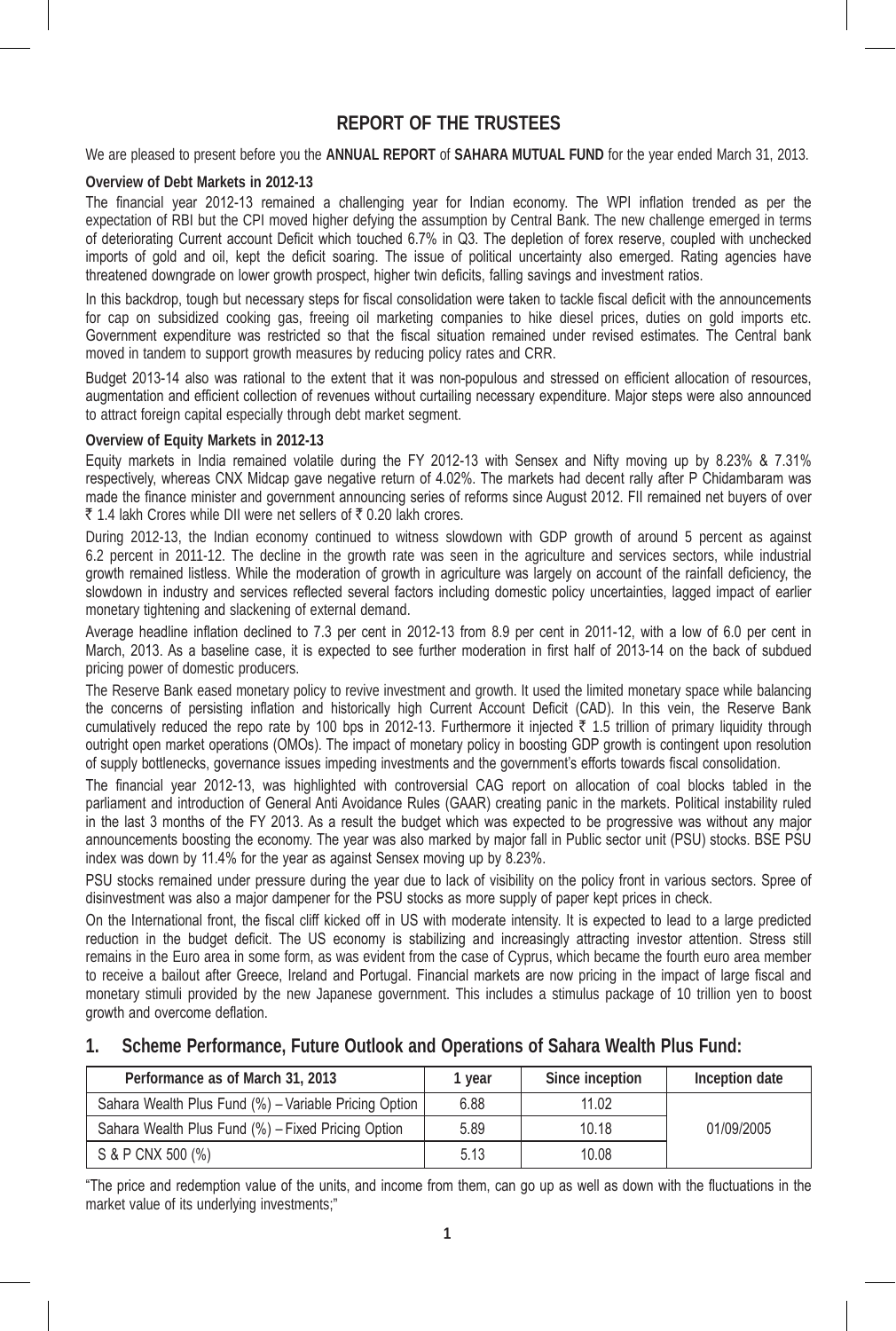As on March 31, 2013, the scheme had invested 91% of its net assets in equities and the balance 9% in other current assets. The scheme has declared a dividend of  $\bar{\zeta}$  2.50 per unit (on face value of  $\bar{\zeta}$  10/- per unit) during the year 2012-13 under the scheme.

#### **DEBT MARKETS**

The yester year has vindicated the issues encircling Indian economy. Going forward the year ahead is expected to engage primarily in following fronts – (a) Accelerating growth momentum by encouraging savings and investments (b) Containing twin deficit – both CAD and Fiscal deficit (c) Attracting foreign flows and (d) containing inflation and inflation expectation.

In context of focus, debt market may see policy action biased toward softer rate regime. With fiscal consolidation announced during last financial year and which is expected to be adhered to, any negative news flowing from ad-hoc fiscal slippage may not be seen this year. Liquidity and inflation are the main concerns which would keep the debt market guessing and which has the potential to bring volatility. Also concerns from western countries and rating agencies downgrading India may add volatility.

#### **EQUITY MARKETS**

The future course of the markets will depend on how the economy performs in FY 13-14. Several measures proposed by the government could not be passed in the winter session of parliament due of political ruckus. The government is working towards resolving the bottlenecks in the economy. Though there is a wide – spread expectation that the worst of the current and fiscal deficits are behind us, the next general election would be crucial event for the Indian markets. Till then the corporate & economy trends and the monsoon would be keenly watched by the markets participants.

#### **2. Brief Background of Sponsor, Trust, and AMC Company**

#### **a. Sahara Mutual Fund**

Sahara Mutual Fund (SMF) has been established as a Trust by the Trust Deed (amended from time to time) dated 18<sup>th</sup> July, 1996 in accordance with the Indian Trusts Act, 1882, and duly registered under the Indian Registration Act, 1908, sponsored by Sahara India Financial Corporation Limited ("SIFCL").

The Trustees have appointed Sahara Asset Management Company Private Limited as the Investment Manager to Sahara Mutual Fund to function as the Investment Manager for all the Schemes of Sahara Mutual Fund. Sahara Mutual Fund was registered with SEBI on 1st October, 1996.

#### **b. Board of Trustees**

The Board of Trustees as on date comprise Justice S Mohan, Independent Trustee, Mr. S. R. Hegde, Independent Trustee, Mr. P.V. Rao, Independent Trustee and Mr. A K Thakur, Independent Trustee.

The Board of Trustees is the exclusive owner of the Trust Fund and holds the same in trust for the benefit of the unit holders. The Board of Trustees has been discharging its duties and carrying out the responsibilities as provided in the Regulations and the Trust Deed. The Board of Trustees seeks to ensure that the Fund and the Schemes floated there under are managed by the AMC in accordance with the Trust Deed, the Regulations, directions and guidelines issued by the SEBI, the Stock Exchanges, the Association of Mutual Funds in India and other regulatory agencies.

#### **3. Investment Objective of the Scheme.**

The objective is to invest in equity and equity related instruments of companies that would be wealth builders in the long run.

#### **4. Significant Accounting Policies:**

The Balance Sheet and the Revenue Account together with the notes thereon have been prepared in accordance with the accounting policies and standards specified in the Ninth Schedule of the Securities and Exchange Board of India (Mutual Funds) Regulations, 1996 and amendments thereto, as applicable.

#### **5. Unclaimed Dividends and Redemptions**

| <b>Scheme Name</b>      | No. of           | Unclaimed            | No. of           | Unclaimed        |
|-------------------------|------------------|----------------------|------------------|------------------|
|                         | <b>Investors</b> | Dividend $(\bar{x})$ | <b>Investors</b> | Redemption $(3)$ |
| Sahara Wealth Plus Fund | 403              | 602205.71            | 85               | 906631.59        |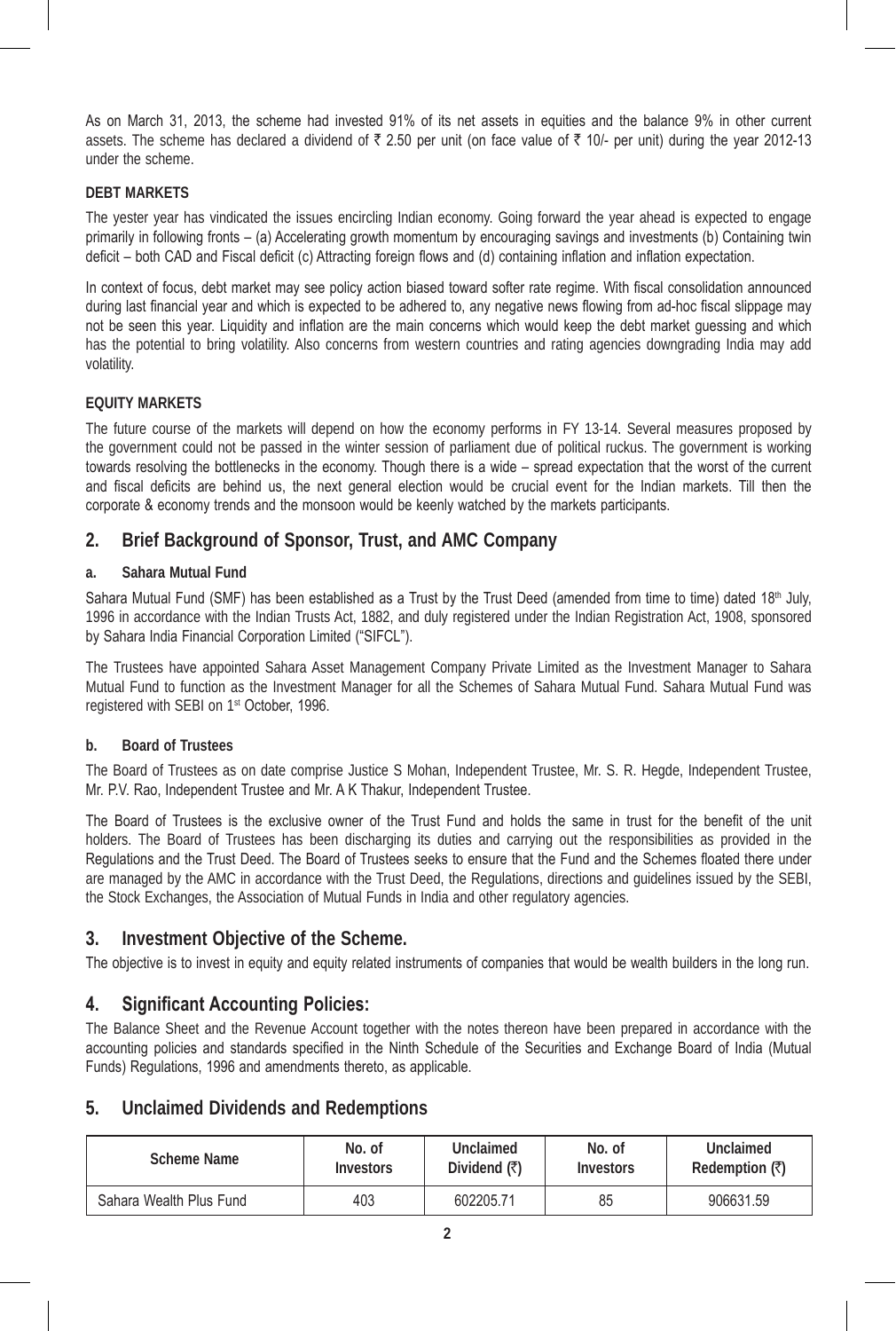# **6. Disclosure of investor complaints for the year 2012-13**

**Total Number of Folios under all schemes: 37524**

|                          |                                                                                 | Action on (a) and (b)                                           |                                                     |                             |                   |                          |                              |                          |                 |                          |               |                  |
|--------------------------|---------------------------------------------------------------------------------|-----------------------------------------------------------------|-----------------------------------------------------|-----------------------------|-------------------|--------------------------|------------------------------|--------------------------|-----------------|--------------------------|---------------|------------------|
| Com-                     |                                                                                 | (a) No. of                                                      | (b) No. of                                          |                             |                   | Resolved                 |                              |                          |                 | Pending                  |               |                  |
| plaint<br>Code           | Type of Complaint #                                                             | <b>Complaints</b><br>pending at<br>the beginning<br>of the year | <b>Complaints</b><br>received<br>during<br>the year | <b>Within</b><br>30<br>Days | $30 - 60$<br>Days | 60-180<br>Days           | <b>Beyond</b><br>180<br>days | * Non<br>Actio-<br>nable | $0 - 3$<br>mths | $3-6$<br>mths            | $6-9$<br>mths | $9 - 12$<br>mths |
| IA                       | Non receipt of<br>Dividend on Units                                             |                                                                 | 14                                                  | 14                          |                   |                          |                              | -                        |                 |                          |               |                  |
| $\overline{AB}$          | Interest on delayed<br>payment of Dividend                                      |                                                                 |                                                     | $\overline{\phantom{0}}$    |                   | $\overline{\phantom{0}}$ | -                            | $\overline{\phantom{0}}$ | ۰               |                          |               |                  |
| $\overline{C}$           | Non receipt of Redemption<br>Proceeds                                           |                                                                 | 10                                                  | 10                          | ۰                 | $\overline{a}$           | $\overline{\phantom{0}}$     | ۳                        | ۳               | ÷.                       |               |                  |
| ID                       | Interest on delayed<br>Payment of Redemption                                    |                                                                 | 1                                                   | ۳                           |                   |                          |                              | 1                        |                 |                          |               |                  |
| II A                     | Non receipt of Statement<br>of Account/Unit Certificate                         |                                                                 |                                                     | ۳                           |                   | ۳                        | L                            | $\overline{\phantom{0}}$ | $\overline{a}$  |                          |               |                  |
| II B                     | Discrepancy in<br>Statement of Account                                          |                                                                 |                                                     | ۳                           |                   | $\overline{\phantom{0}}$ | L                            | $\overline{\phantom{0}}$ | L.              |                          |               |                  |
| $\overline{\parallel C}$ | Non receipt of Annual<br>Report/Abridged Summary                                |                                                                 |                                                     | ۳                           |                   | $\overline{\phantom{0}}$ | $\overline{\phantom{0}}$     | $\overline{\phantom{0}}$ | $\overline{a}$  |                          |               |                  |
| III A                    | Wrong switch between<br><b>Schemes</b>                                          |                                                                 |                                                     | ۰                           |                   |                          |                              | ۳                        |                 |                          |               |                  |
| III B                    | Unauthorized switch<br>between Schemes                                          |                                                                 | 3                                                   |                             |                   |                          | ۳                            | 3                        | ۳               |                          |               |                  |
| III <sub>C</sub>         | Deviation from<br>Scheme attributes                                             |                                                                 |                                                     | ۰                           |                   | ۳                        | ۳                            | ۳                        |                 |                          |               |                  |
| $III$ D                  | Wrong or<br>Excess charges/load                                                 |                                                                 |                                                     |                             |                   |                          |                              |                          |                 |                          |               |                  |
| III E                    | Non updation of changes<br>viz. address, PAN, bank<br>details, nomination, etc. | $\overline{a}$                                                  |                                                     | $\overline{a}$              |                   | ۳                        |                              | -                        | ۳               |                          |               |                  |
| IV                       | Others                                                                          | ۰                                                               | 1                                                   | $\overline{1}$              |                   |                          | $\overline{a}$               | ۳                        | ۳               | $\overline{\phantom{0}}$ | ۰             |                  |
|                          | <b>TOTAL</b>                                                                    | $\overline{\phantom{0}}$                                        | 29                                                  | 25                          |                   |                          | -                            | 4                        |                 |                          |               |                  |

 $#$  including against its authorized persons/ distributors/ employees etc.

\* Non actionable means the complaint that are incomplete / outside the scope of the mutual fund

#### **7. Role of Mutual Funds in Corporate Governance of Public Listed Companies Policy on Attending AGM/EOGM of Investee Companies**

#### **Introduction**

Sahara Asset Management Company Private Limited, acts as an Investment Manager ("The AMC") to the schemes of Sahara Mutual Fund ("Fund"). The general voting policy and procedures being followed by the AMC in exercising the voting rights ("Voting Policy") is given hereunder.

Philosophy and Guidelines of Voting Policy The AMC has a dual responsibility of a prudent fund manager investing investor money as well as of an entity performing the responsibility of protecting the investor interest. As part of the management of funds, irrespective of the scheme, the AMC ensures that investments are made in companies that meet investment norms. It is expected that the investee company adheres to proper corporate governance standards. The voting policy for the investee companies by the AMC is as under:

The AMC shall deal with voting on case to case basis. For this purpose, the AMC shall review various notices of AGM/EOGM received from the investee companies from time to time and decide whether there are some issues on which the voting decision (favourable / unfavourable) is to be taken. The AMC would generally agree with the management of the Investee Company on routine matters, but may object by voting against if it believes that the interest of the shareholders are prejudiced in any manner.

As regards non-routine items the Fund Manager – Equity with assistance of the Equity Research Department and in<br>consultation with the Chief Investment Officer shall review each of such cases and make specific recommendatio Executive Officer. In case the AMC is against any non routine item, it may decide to attend the meeting and vote against. In some other such cases, it may decide to abstain based on one or more of the factors like our small holding in the company, location of the meeting place, time/cost involved etc. For these instances, the reasons for non attendance will be recorded.

As per the decision taken by the AMC, it may depute an authorized person to vote in AGM/EOGM appropriately keeping in mind the interest of unit holders. AMC would maintain a record on the AGM/EOGM voting related matters.

Disclosure of Voting policy and Maintenance of Records This Policy on attending AGM/EOGM and suitable disclosure thereof will be made available on the website www.saharamutual.com.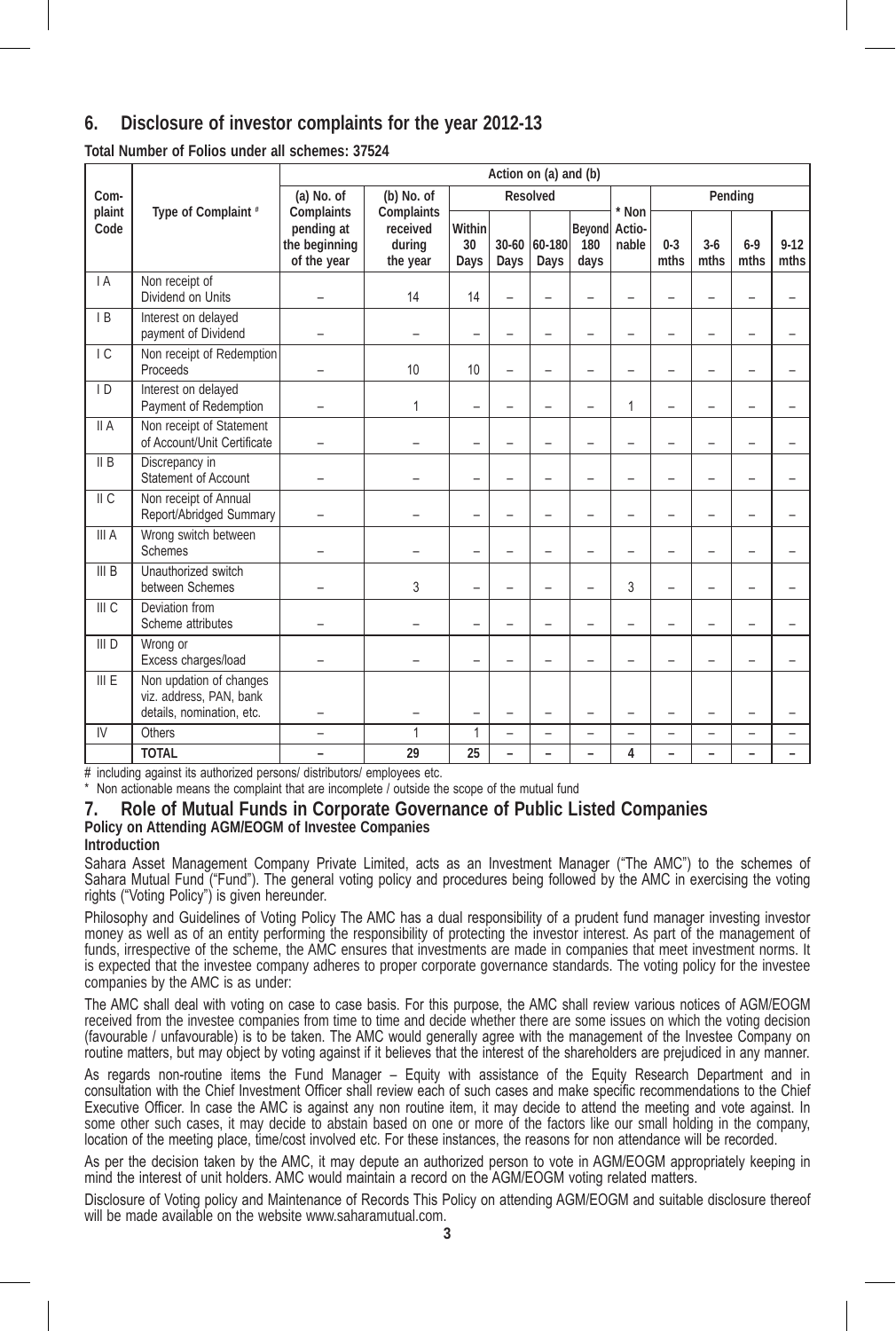The details of voting in the AGMs of the investee companies for the financial year 2012-13 are as follows:

# **THE PAPER PRODUCTS LTD.**

| Date                 | <b>Type of Meeting</b><br>(AGM / EGM) | Proposal                                                                                                                                                                                                       | <b>Management</b><br><b>Recommendation</b> | Vote (For/<br>Against / Abstain) |
|----------------------|---------------------------------------|----------------------------------------------------------------------------------------------------------------------------------------------------------------------------------------------------------------|--------------------------------------------|----------------------------------|
| 4 <sup>th</sup> May, | AGM                                   | Adoption of Accounts as at 31 <sup>st</sup> December, 2011                                                                                                                                                     | For                                        | For                              |
| 2012                 |                                       | Declaration of dividend                                                                                                                                                                                        | For                                        | For                              |
|                      |                                       | Reappointment. of Mr. P.V. Narayanan as Director                                                                                                                                                               | For                                        | For                              |
|                      |                                       | Reappointment. of Mr. Jukka Moisio as Director                                                                                                                                                                 | For                                        | For                              |
|                      |                                       | Appointment of M/s. S.R. Batliboi & Co., Chartered<br>Accountants, Mumbai as Statutory Auditors                                                                                                                | For                                        | For                              |
|                      |                                       | Reimbursement of medical expenditure incurred by<br>Mr. Suresh Gupta, Chairman and Managing Director<br>of the Company and travelling lodging & boarding and<br>other incidental expenses of Mrs. Kumkum Gupta | For                                        | For                              |
|                      |                                       | Modification of the terms of appointment of<br>Mr. Suresh Gupta, Chairman and Managing<br>Director of the Company.                                                                                             | For                                        | For                              |
|                      |                                       | Payment of commission to Directors                                                                                                                                                                             | For                                        | For                              |

#### **BATA INDIA LTD.**

| Date                  | <b>Type of Meeting</b><br>(AGM / EGM) | Proposal                                                                                                                 | Management<br><b>Recommendation</b> | Vote (For/<br>Against / Abstain) |
|-----------------------|---------------------------------------|--------------------------------------------------------------------------------------------------------------------------|-------------------------------------|----------------------------------|
| 30 <sup>th</sup> May, | AGM                                   | Adoption of Accounts as at 31 <sup>st</sup> December, 2011                                                               | For                                 | For                              |
| 2012                  |                                       | Declaration of dividend.                                                                                                 | For                                 | For                              |
|                       |                                       | Reappointment of Mr. J. Carbaial and Mr. J.<br>Clemons as Directors.                                                     | For                                 | For                              |
|                       |                                       | Reappointment of M/s S R Batliboi & Co.,<br>Chartered Accountants as Statutory Auditors<br>and to fix their remuneration | For                                 | For                              |
|                       |                                       | Appointment of Mr. Ranjit Mathur as Director of<br>the Company.                                                          | For                                 | For                              |
|                       |                                       | Appointment of Mr. Ranjit Mathur as Director<br>Finance of the Company and revision of terms<br>of remuneration.         | For                                 | For                              |
|                       |                                       | Alteration of the Article of Association                                                                                 | For                                 | For                              |

#### **RELIANCE INDUSTRIES LTD.**

| Date                  | <b>Type of Meeting</b><br>(AGM / EGM) | Proposal                                                                                                                                                                                                        | Management<br><b>Recommendation</b> | Vote (For/<br>Against / Abstain) |
|-----------------------|---------------------------------------|-----------------------------------------------------------------------------------------------------------------------------------------------------------------------------------------------------------------|-------------------------------------|----------------------------------|
| 7 <sup>th</sup> June, | AGM                                   | Adoption of Accounts as at 31 <sup>st</sup> March, 2012.                                                                                                                                                        | For                                 | For                              |
| 2012                  |                                       | Declaration of dividend.                                                                                                                                                                                        | For                                 | For                              |
|                       |                                       | Appointment of Directors in place of those<br>retiring by rotation.                                                                                                                                             | For                                 | For                              |
|                       |                                       | Reappointment of M/s Chaturvedi & Shah,<br>Chartered Accountant, M/s Deloitte Haskins &<br>Sells, Chartered Accountants, M/s Rajendra &<br>Co, Chartered Accountants as Auditors and fix<br>their remuneration. | For                                 | For                              |
|                       |                                       | Reappointment of Mr. Nikhil Meswani as Whole-<br>time Director.                                                                                                                                                 | For                                 | For                              |
|                       |                                       | Reappointment of Mr. Pawan Kumar Kapil as<br>Whole-time Director.                                                                                                                                               | For                                 | For                              |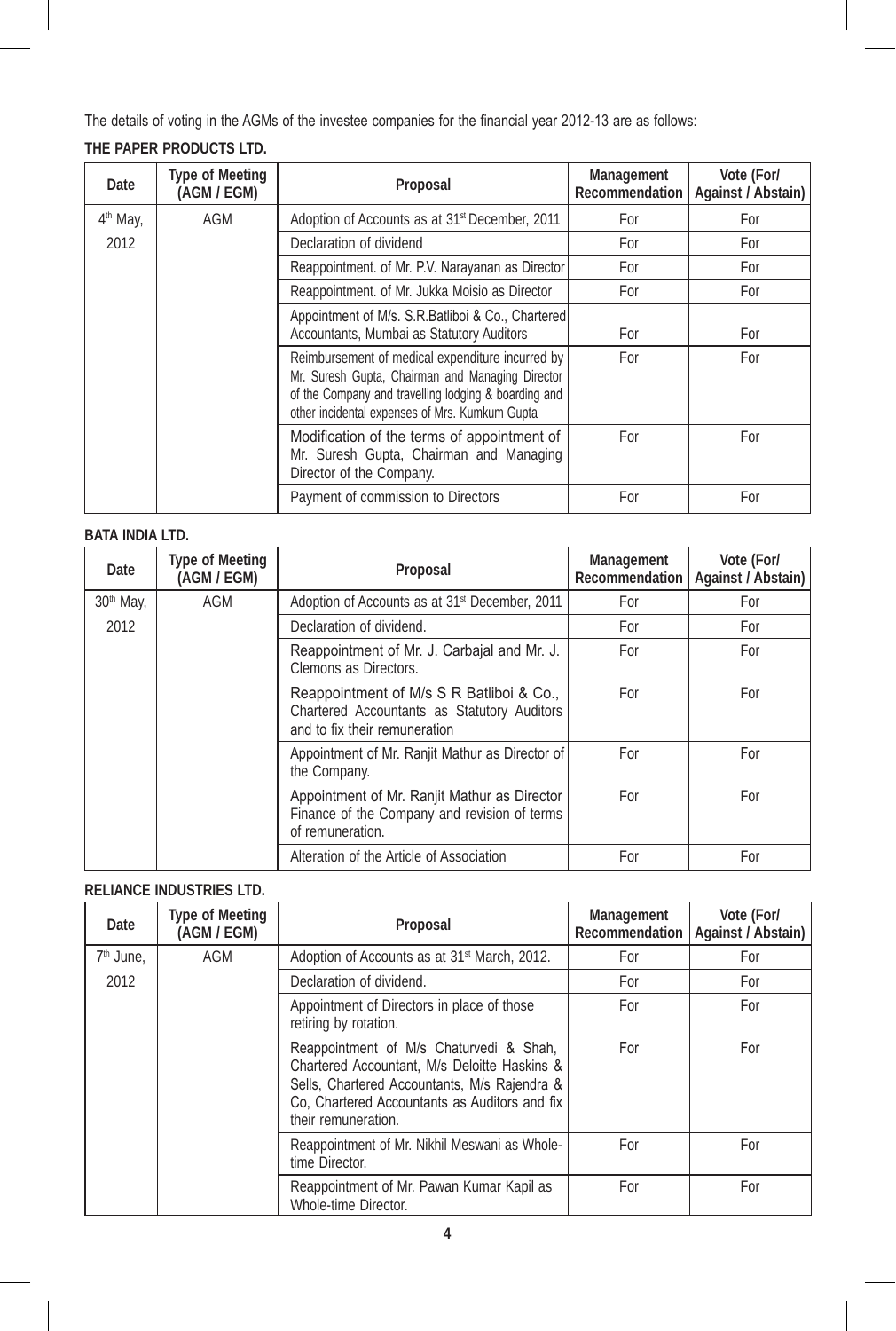#### **CANARA BANK**

| Date                   | <b>Type of Meeting</b><br>(AGM / EGM) | Proposal                                                 | Management | Vote (For/<br>Recommendation   Against / Abstain) |
|------------------------|---------------------------------------|----------------------------------------------------------|------------|---------------------------------------------------|
| 28 <sup>th</sup> June, | AGM                                   | Adoption of Accounts as at 31 <sup>st</sup> March, 2012. | For        | For                                               |
| 2012                   |                                       | Declaration of dividend.                                 | For        | For                                               |

# **OBEROI REALTY LTD.**

| Date                   | <b>Type of Meeting</b><br>(AGM / EGM) | Proposal                                                                                          | <b>Management</b><br><b>Recommendation</b> | Vote (For/<br>Against / Abstain) |
|------------------------|---------------------------------------|---------------------------------------------------------------------------------------------------|--------------------------------------------|----------------------------------|
| 29 <sup>th</sup> June, | AGM                                   | Adoption of Accounts as at 31 <sup>st</sup> March, 2012.                                          | For                                        | For                              |
| 2012                   |                                       | Declaration of dividend.                                                                          | For                                        | For                              |
|                        |                                       | Reappointment of Mr. Anil Harish as Director                                                      | For                                        | For                              |
|                        |                                       | Reappointment of Ms Bindu Oberoi as Director                                                      | For                                        | For                              |
|                        |                                       | Reappointment of M/s. P. Raj & Co., Chartered<br><b>Accountants as Statutory Auditors</b>         | For                                        | For                              |
|                        |                                       | Appointment of Mr. Venkatesh Mysore as a Director<br>of the Company liable to retire by rotation. | For                                        | For                              |
|                        |                                       | Alteration of the Memorandum and Articles of<br>Association                                       | For                                        | For                              |

#### **HOUSING DEVELOPMENT FINANCE CORPORATION LTD.**

| Date         | <b>Type of Meeting</b><br>(AGM / EGM) | Proposal                                                                                                                                                                                                                                                                                                                                                                                                                                                                         | <b>Management</b><br><b>Recommendation</b> | Vote (For/<br>Against / Abstain) |
|--------------|---------------------------------------|----------------------------------------------------------------------------------------------------------------------------------------------------------------------------------------------------------------------------------------------------------------------------------------------------------------------------------------------------------------------------------------------------------------------------------------------------------------------------------|--------------------------------------------|----------------------------------|
| $11th$ July, | <b>AGM</b>                            | Adoption of Accounts as at 31 <sup>st</sup> March, 2012.                                                                                                                                                                                                                                                                                                                                                                                                                         | For                                        | For                              |
| 2012         |                                       | Declaration of dividend                                                                                                                                                                                                                                                                                                                                                                                                                                                          | For                                        | For                              |
|              |                                       | Reappointment of Mr. Shirish B. Patel as Director                                                                                                                                                                                                                                                                                                                                                                                                                                | For                                        | For                              |
|              |                                       | Reappointment of Mr. B S Mehta as Director                                                                                                                                                                                                                                                                                                                                                                                                                                       | For                                        | For                              |
|              |                                       | Reappointment of Dr. S.A. Dave as Director                                                                                                                                                                                                                                                                                                                                                                                                                                       | For                                        | For                              |
|              |                                       | Reappointment of M/s. Deloitte Haskins & Sells,<br>Chartered Accountants, as Statutory Auditors<br>and to fix their remuneration.                                                                                                                                                                                                                                                                                                                                                | For                                        | For                              |
|              |                                       | Appointment of M/s. PKF, Chartered Accountants,<br>as Branch Auditors for auditing the accounts<br>of the Corporation's branch office(s) at Dubai,                                                                                                                                                                                                                                                                                                                               | For                                        | For                              |
|              |                                       | Appointment of Dr. J.J. Irani as Director of the<br>Corporation liable to retire by rotation.                                                                                                                                                                                                                                                                                                                                                                                    | For                                        | For                              |
|              |                                       | Revision in remuneration of Managing Directors /<br>Executive Directors of the Corporation.                                                                                                                                                                                                                                                                                                                                                                                      | For                                        | For                              |
|              |                                       | Approval for the acquisition and holding of equity<br>shares of the Corporation by Foreign<br>Institutional Investors (FIIs) under the Portfolio<br>Investment Scheme (PIS), up to 100% of<br>the paid-up share capital of the Corporation,<br>as approved by the Board of Directors of the<br>Corporation. Provided that the shareholding of<br>a single FII or a sub-account of a FILL shall<br>not at any time exceed 10% of the paid-up<br>share capital of the Corporation. | For                                        | For                              |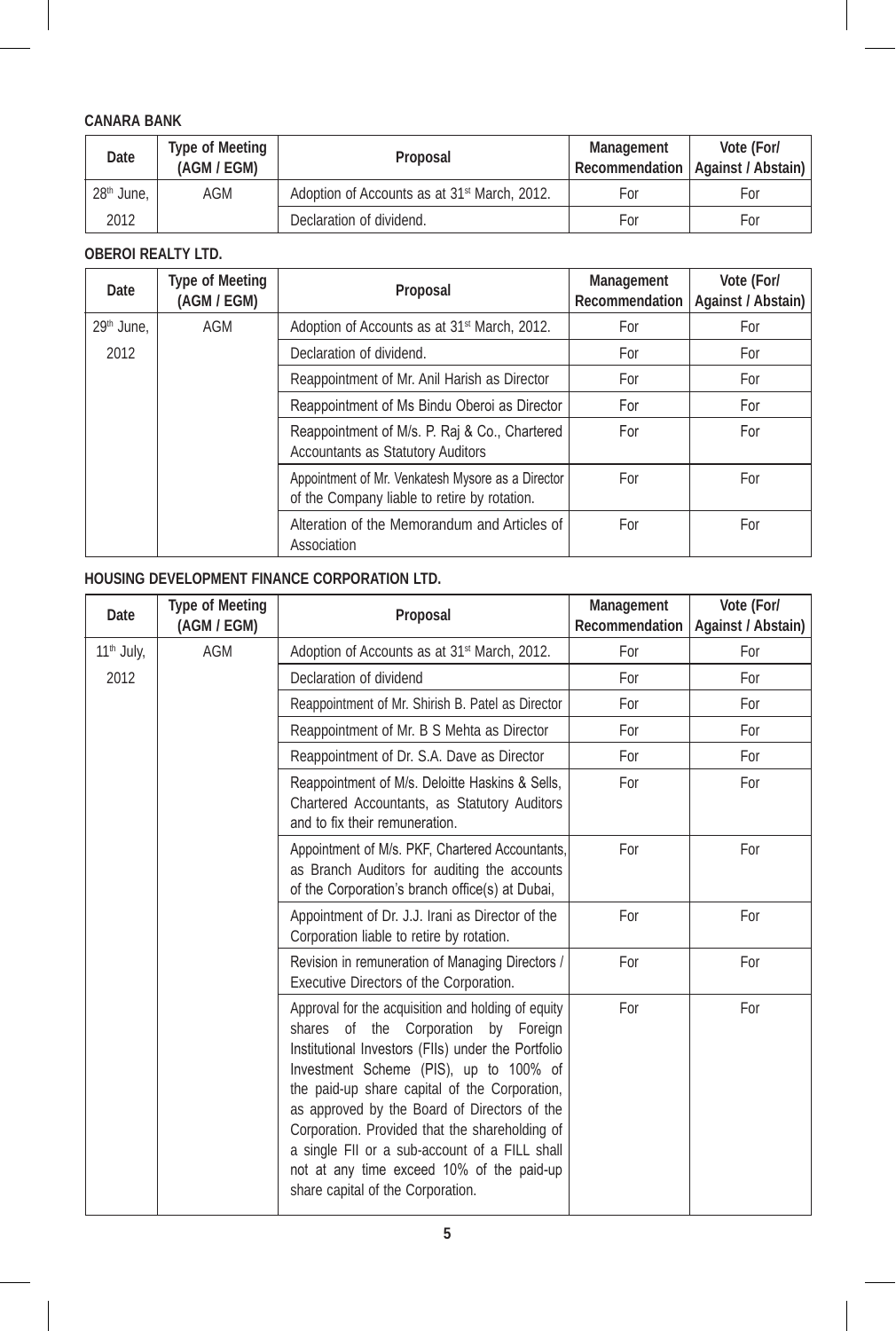#### **HDFC BANK LTD.**

| Date         | <b>Type of Meeting</b><br>(AGM / EGM) | Proposal                                                                                                                                             | <b>Management</b><br><b>Recommendation</b> | Vote (For/<br>Against / Abstain) |
|--------------|---------------------------------------|------------------------------------------------------------------------------------------------------------------------------------------------------|--------------------------------------------|----------------------------------|
| $13th$ July, | AGM                                   | Adoption of Accounts as at 31 <sup>st</sup> March, 2012.                                                                                             | For                                        | For                              |
| 2012         |                                       | Declaration of dividend.                                                                                                                             | For                                        | For                              |
|              |                                       | Reappointment of Dr. Pandit Palande, as Director                                                                                                     | For                                        | For                              |
|              |                                       | Reappointment of Mr. Partho Datta, who as Director                                                                                                   | For                                        | For                              |
|              |                                       | Reappointment of M/s BSR and Co., Chartered<br>Accountants as Statutory Auditors and to fix<br>their remuneration.                                   | For                                        | For                              |
|              |                                       | Appointment of Mr. Keki Mistry, as a Director                                                                                                        | For                                        | For                              |
|              |                                       | Payment of fees to Mr. Bobby Parikh, Director<br>and any other non-executive director for<br>attending the meetings of the IT Strategy<br>Committee. | For                                        | For                              |
|              |                                       | Reappointment of Mr. Aditya Puri as the<br>Managing Director.                                                                                        | For                                        | For                              |

#### **BAJAJ FINSERV LTD.**

| Date         | <b>Type of Meeting</b><br>(AGM / EGM) | Proposal                                                                                          | <b>Management</b><br>Recommendation | Vote (For/<br>Against / Abstain) |
|--------------|---------------------------------------|---------------------------------------------------------------------------------------------------|-------------------------------------|----------------------------------|
| $17th$ July, | AGM                                   | Adoption of Accounts as at 31.03.2012                                                             | For                                 | For                              |
| 2012         |                                       | Declaration of dividend.                                                                          | For                                 | For                              |
|              |                                       | Reappointment of Nanoo Pamnani as Director                                                        | For                                 | For                              |
|              |                                       | Reappointment of Madhur Bajaj as Director                                                         | For                                 | For                              |
|              |                                       | To appoint auditors of the company and fix their<br>remuneration.                                 | For                                 | For                              |
|              |                                       | Reappointment of Mr. Sanjiv Bajaj as Managing<br>Director                                         | For                                 | For                              |
|              |                                       | Payment of Commission to Directors                                                                | For                                 | For                              |
|              |                                       | To give loans / guarantees for an amount<br>exceeding ₹ 3000 crore to other Body corporate.       | For                                 | For                              |
|              |                                       | Increase in authorised share capital from $\overline{5}$ 75<br>crores to $\bar{\tau}$ 100 crores. | For                                 | For                              |
|              |                                       | To issue securities for an amount not exceeding<br>₹ 1000 crores                                  | For                                 | For                              |

#### **BAJAJ AUTO LIMITED**

| Date         | <b>Type of Meeting</b><br>(AGM / EGM) | Proposal                                                  | Management<br>Recommendation | Vote (For/<br>Against / Abstain) |
|--------------|---------------------------------------|-----------------------------------------------------------|------------------------------|----------------------------------|
| $18th$ July, | AGM                                   | Adoption of Accounts as at 31.03.2012                     | For                          | For                              |
| 2012         |                                       | Declaration of dividend.                                  | For                          | For                              |
|              |                                       | Reappointment of D.S. Mehta, as Director                  | For                          | For                              |
|              |                                       | Reappointment of Kantikumar R Podar as<br>Director.       | For                          | For                              |
|              |                                       | Reappointment Shekar Bajaj, as Director                   | For                          | For                              |
|              |                                       | Reappointment of D J Balaji Rao, as Director              | For                          | For                              |
|              |                                       | Appointment of auditors and to fix their<br>remuneration. | For                          | For                              |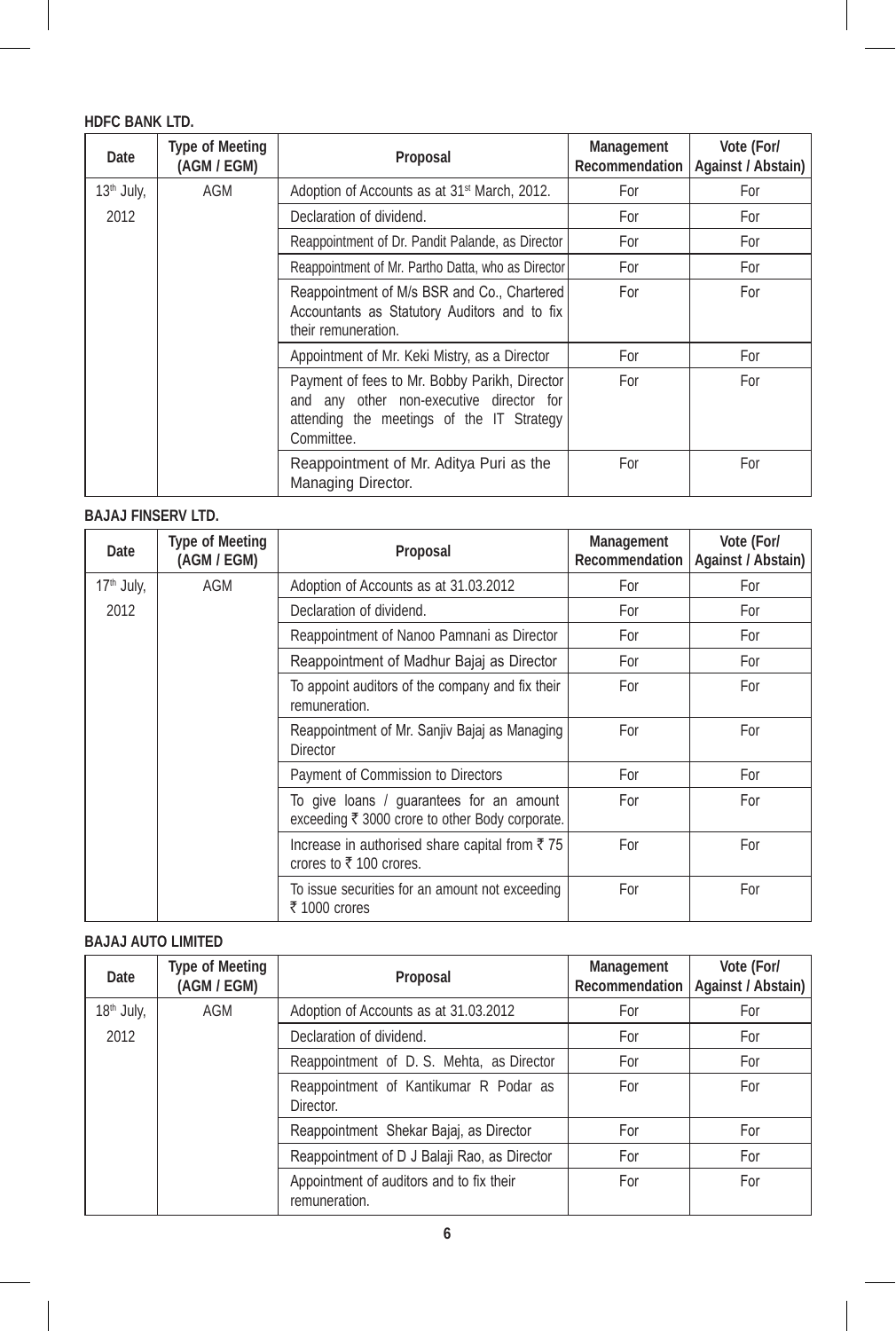#### **KOTAK MAHINDRA BANK LTD.**

| Date                   | <b>Type of Meeting</b><br>(AGM / EGM) | Proposal                                                                                                                             | <b>Management</b><br><b>Recommendation</b> | Vote (For/<br>Against / Abstain) |
|------------------------|---------------------------------------|--------------------------------------------------------------------------------------------------------------------------------------|--------------------------------------------|----------------------------------|
| 19 <sup>th</sup> July, | AGM                                   | Adoption of Accounts as at 31.03.2012                                                                                                | For                                        | For                              |
| 2012                   |                                       | Declaration of Dividend                                                                                                              | For                                        | For                              |
|                        |                                       | Reappointment of Dr Shankar Acharya as Director                                                                                      | For                                        | For                              |
|                        |                                       | Reappointment of Sudipto Mundle as director                                                                                          | For                                        | For                              |
|                        |                                       | Reappointment of M/s S.B. Billimoria & Co. as<br>Auditors of Bank.                                                                   | For                                        | For                              |
|                        |                                       | Reappointment of and payment of remuneration<br>to Dr Shankar Acharya as Chairman of the Bank.                                       | For                                        | For                              |
|                        |                                       | Increase in Borrowing limits                                                                                                         | For                                        | For                              |
|                        |                                       | Increase in ceiling limit on total holding of<br>Foreign Institutional Investors in the paid<br>up equity share capital of the Bank. | For                                        | For                              |

#### **COLGATE-PALMOLIVE (INDIA) LTD.**

| Date       | <b>Type of Meeting</b><br>(AGM / EGM) | Proposal                                                                                                    | Management<br><b>Recommendation</b> | Vote (For/<br>Against / Abstain) |
|------------|---------------------------------------|-------------------------------------------------------------------------------------------------------------|-------------------------------------|----------------------------------|
| 23rd July, | <b>AGM</b>                            | Adoption of Accounts as at 31.03.2012                                                                       | For                                 | For                              |
| 2012       |                                       | Reappointment of Mr. P.K. Ghosh, as Director                                                                | For                                 | For                              |
|            |                                       | Reappointment of Mr. R.A. Shah as Director                                                                  | For                                 | For                              |
|            |                                       | Appointment of Dr. (Ms.) Indu Sahani as Director                                                            | For                                 | For                              |
|            |                                       | Appointment of Mr. Niket Ghate as Director                                                                  | For                                 | For                              |
|            |                                       | Appointment of Mr. Niket Ghate as a Whole Time<br>Director and remuneration to him.                         | For                                 | For                              |
|            |                                       | Appointment of Ms. Prabha Parameswaran as<br>Managing Director of the Companies and<br>remuneration to her. | For                                 | For                              |
|            |                                       | Reappointment of Price Waterhouse as the<br>Statutory Auditors and to fix their remuneration.               | For                                 | For                              |

#### **PIDILITE INDUSTRIES LIMITED.**

| Date                   | <b>Type of Meeting</b><br>(AGM / EGM) | Proposal                                                                                       | <b>Management</b><br><b>Recommendation</b> | Vote (For/<br>Against / Abstain) |
|------------------------|---------------------------------------|------------------------------------------------------------------------------------------------|--------------------------------------------|----------------------------------|
| 24 <sup>th</sup> July, | AGM                                   | Adoption of Accounts as at 31.03.2012                                                          | For                                        | For                              |
| 2012                   |                                       | Declaration of dividend.                                                                       | For                                        | For                              |
|                        |                                       | Reappointment of Shri Bansi Mehta as Director                                                  | For                                        | For                              |
|                        |                                       | Reappointment of Shri Ranjan Kapur as Director                                                 | For                                        | For                              |
|                        |                                       | Reappointment of Shri D Bhattacharya as Director                                               | For                                        | For                              |
|                        |                                       | Reappointment of Shri A.B. Parekh as Director                                                  | For                                        | For                              |
|                        |                                       | Reappointment of M/s. Haribhakti & Co. as<br>Statutory Auditors and to fix their remuneration. | For                                        | For                              |
|                        |                                       | Appointment of Mr. Sanjeev Aga as Director                                                     | For                                        | For                              |
|                        |                                       | Appointment of Mr. R. Sreeram as Director                                                      | For                                        | For                              |
|                        |                                       | Appointment of Mr. R. Sreeram as Whole Time<br>Director.                                       | For                                        | For                              |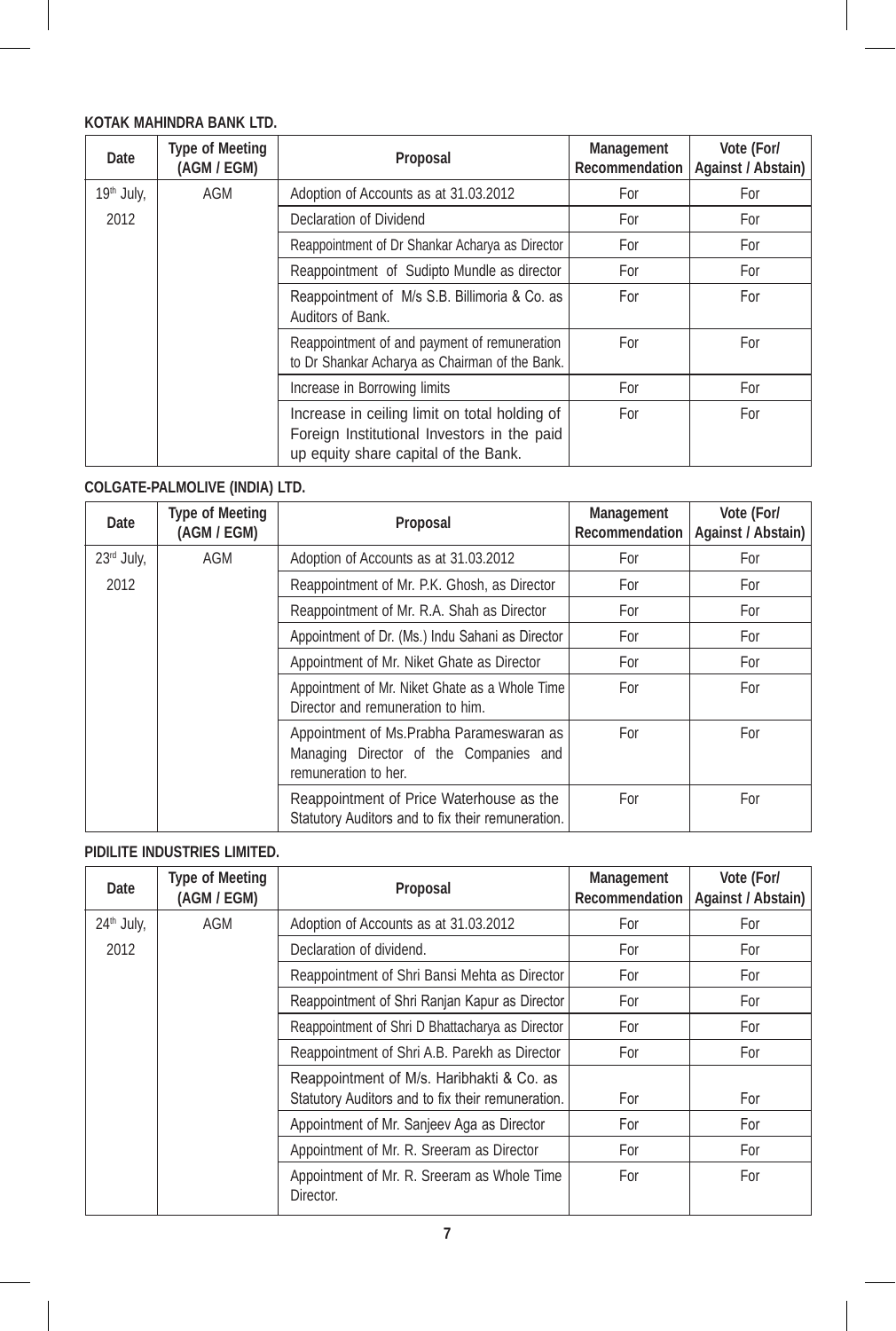#### **LIC HOUSING FINANCE LTD.**

| Date                   | <b>Type of Meeting</b><br>(AGM / EGM) | Proposal                                                                                                                                  | <b>Management</b><br><b>Recommendation</b> | Vote (For/<br>Against / Abstain) |
|------------------------|---------------------------------------|-------------------------------------------------------------------------------------------------------------------------------------------|--------------------------------------------|----------------------------------|
| 24 <sup>th</sup> July, | AGM                                   | Adoption of Accounts as at 31.03.2012                                                                                                     | For                                        | For                              |
| 2012                   |                                       | Declaration of Dividend                                                                                                                   | For                                        | For                              |
|                        |                                       | Reappointment of Shri K. Narasimha Murthy as<br>Director.                                                                                 | For                                        | For                              |
|                        |                                       | Reappointment of Shri B N Shukla as Director                                                                                              | For                                        | For                              |
|                        |                                       | Reappointment of M/s Chokshi & Chokshi,<br>Chartered Accountants and M/s Shah Gupta &<br>Co. Chartered Accountants as Statutory Auditors. | For                                        | For                              |
|                        |                                       | Consent to borrow money as per Section 293(1)<br>(d) subject to aggregate of ₹1,50,000 Crores                                             | For                                        | For                              |
|                        |                                       | Appointment of Shri Sushobhan Sarker as<br>Managing Director of the Company                                                               | For                                        | For                              |
|                        |                                       | Appointment of Shri Jagdish Capoor as Director                                                                                            | For                                        | For                              |
|                        |                                       | Appointment of Ms Savita Singh as Director                                                                                                | For                                        | For                              |

# **THERMAX LIMITED**

| Date         | <b>Type of Meeting</b><br>(AGM / EGM) | Proposal                                                                                                                | <b>Management</b><br><b>Recommendation</b> | Vote (For/<br>Against / Abstain) |
|--------------|---------------------------------------|-------------------------------------------------------------------------------------------------------------------------|--------------------------------------------|----------------------------------|
| $26th$ July, | AGM                                   | Adoption of Accounts as at 31.03.2012                                                                                   | For                                        | For                              |
| 2012         |                                       | Declaration of Dividend                                                                                                 | For                                        | For                              |
|              |                                       | Reappointment of Dr. Valentin A.H. von Massow.<br>as Director                                                           | For                                        | For                              |
|              |                                       | Reappointment of Dr. Raghunath A Mashelkar<br>as Director                                                               | For                                        | For                              |
|              |                                       | Appointment of M/s B K Khare & Co. Chartered<br>Accountants, as Statutory Auditors and to<br>decide their remuneration. | For                                        | For                              |
|              |                                       | Reappointment of Mr. M.S. Unnikrishnan as<br>Managing Director and CEO of the company.                                  | For                                        | For                              |

#### **ITC LIMITED.**

| Date                   | <b>Type of Meeting</b><br>(AGM / EGM) | Proposal                                                                                                         | Management<br><b>Recommendation</b> | Vote (For/<br>Against / Abstain) |
|------------------------|---------------------------------------|------------------------------------------------------------------------------------------------------------------|-------------------------------------|----------------------------------|
| 27 <sup>th</sup> July, | AGM                                   | Adoption of Accounts as at 31.03.2012                                                                            | For                                 | For                              |
| 2012                   |                                       | Declaration of Dividend                                                                                          | For                                 | For                              |
|                        |                                       | Reappointment of Shri A. Ruys, D.K.Mehrotra,<br>S B Mathur, P V Ramanujam, and A Baijal as<br>Directors.         | For                                 | For                              |
|                        |                                       | To appoint M/s Deloitte Haskins & Sells,<br>Chartered Accountants, as Auditors and to fix<br>their remuneration. | For                                 | For                              |
|                        |                                       | Reappointed of Mr. Serajul Hag Khan as Director                                                                  | For                                 | For                              |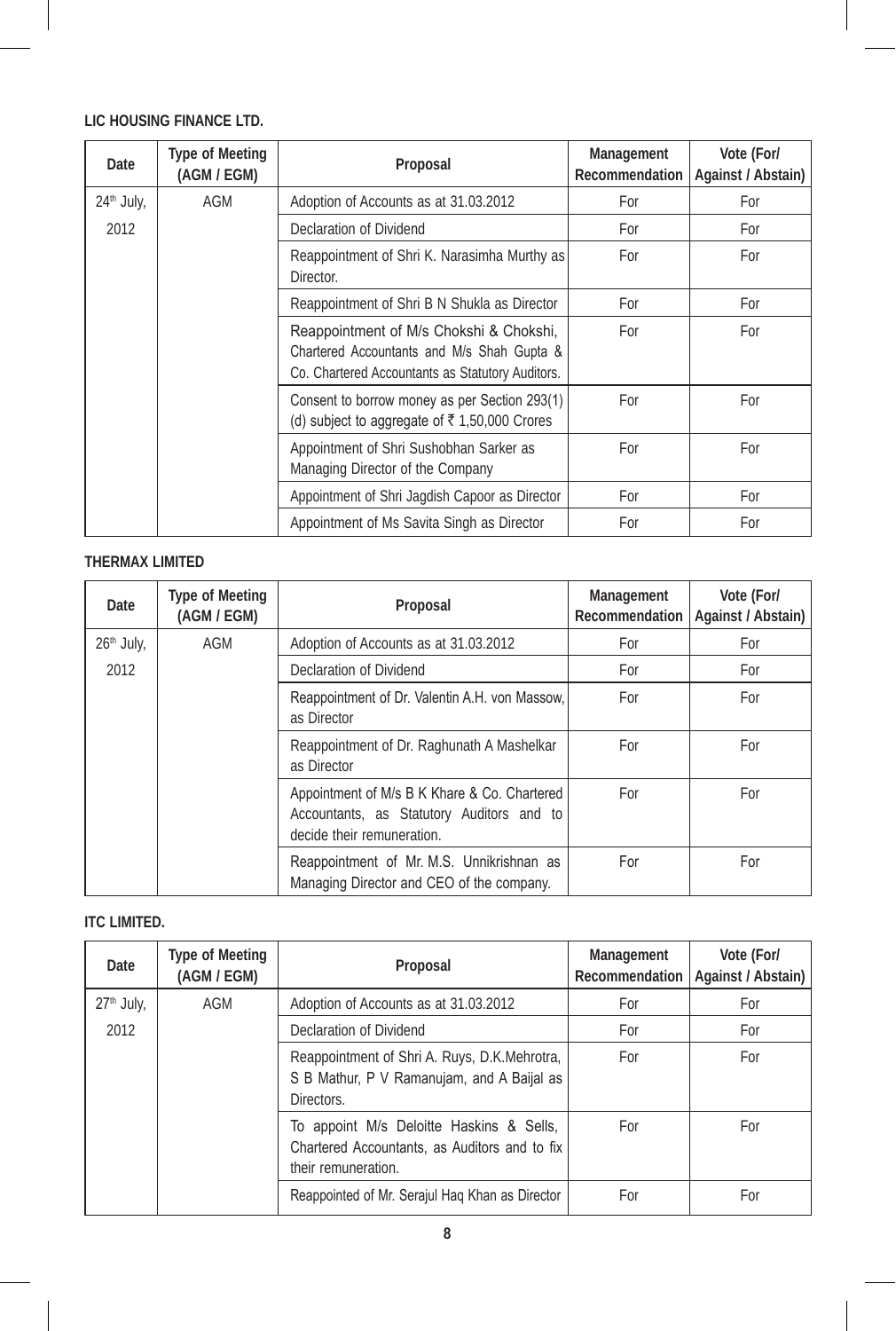#### **GODREJ PROPERTIES LIMITED.**

| Date                   | <b>Type of Meeting</b><br>(AGM / EGM) | Proposal                                                                                                                                                                                                                                                                                                     | <b>Management</b><br>Recommendation | Vote (For/<br>Against / Abstain) |
|------------------------|---------------------------------------|--------------------------------------------------------------------------------------------------------------------------------------------------------------------------------------------------------------------------------------------------------------------------------------------------------------|-------------------------------------|----------------------------------|
| 28 <sup>th</sup> July, | AGM                                   | Adoption of Accounts as at 31.03.2012                                                                                                                                                                                                                                                                        | For                                 | For                              |
| 2012                   |                                       | Declaration of Dividend                                                                                                                                                                                                                                                                                      | For                                 | For                              |
|                        |                                       | Reappointment of Mrs. Lalita D Gupte, as Director                                                                                                                                                                                                                                                            | For                                 | For                              |
|                        |                                       | Reappointment of Mr. S Narayan as Director                                                                                                                                                                                                                                                                   | For                                 | For                              |
|                        |                                       | Reappointment of Mr. Pranay D Vakil, as Director                                                                                                                                                                                                                                                             | For                                 | For                              |
|                        |                                       | Reappointment of Dr. Pritam Singh as Director                                                                                                                                                                                                                                                                | For                                 | For                              |
|                        |                                       | To appoint M/s Kalyaniwalla & Mistry Chartered<br>Accounts as Auditors and to fix their remuneration.                                                                                                                                                                                                        | For                                 | For                              |
|                        |                                       | To appoint Mr.V. Srinivasan as a Director of the<br>Company, not liable to retire by rotation.                                                                                                                                                                                                               | For                                 | For                              |
|                        |                                       | Appointment of Mr. Priojsha Godrej as the<br>Managing Director and Chief Executing Officer<br>and to fix their remuneration                                                                                                                                                                                  | For                                 | For                              |
|                        |                                       | Appointment of Mr.V. Srinivasan as Executive<br>Director and to fix their remuneration.                                                                                                                                                                                                                      | For                                 | For                              |
|                        |                                       | Revision in Remuneration to Mr. K.T Jithendran.<br>Executive Director as provided herein, with<br>effect from 1 <sup>st</sup> April, 2012                                                                                                                                                                    | For                                 | For                              |
|                        |                                       | Amendment to the schedule of Deployment and<br>utilization of net proceeds arising out of the issue<br>of equity shares pursuant to the prospectus<br>(on page 43) dated 16 <sup>th</sup> December, 2009 (the<br>"Prospectus") files by the Company with the<br>Registrar of Companies, Mumbai, Maharashtra. | For                                 | For                              |

#### **CROMPTON GREAVES LTD.**

| Date                    | <b>Type of Meeting</b><br>(AGM / EGM) | Proposal                                                                                                        | Management | Vote (For/<br>Recommendation   Against / Abstain) |
|-------------------------|---------------------------------------|-----------------------------------------------------------------------------------------------------------------|------------|---------------------------------------------------|
| 3 <sup>rd</sup> August, | AGM                                   | Adoption of Accounts as at 31.03.2012                                                                           | For        | For                                               |
| 2012                    |                                       | Declaration of Dividend                                                                                         | For        | For                                               |
|                         |                                       | Reappointment of Mr. S Labroo as Director                                                                       | For        | For                                               |
|                         |                                       | Reappointment of SP Talwar as Director                                                                          | For        | For                                               |
|                         |                                       | Reappointment of Dr. V. Von Massow as Director                                                                  | For        | For                                               |
|                         |                                       | Reappointment of Sharp & Tannan Chartered<br>Accountants as Statutory Auditors and to fix<br>their Appointment. | For        | For                                               |

#### **INDIAN HOTELS Ltd.**

| Date                    | <b>Type of Meeting</b><br>(AGM / EGM) | Proposal                                                                       | <b>Management</b><br><b>Recommendation</b> | Vote (For/<br>Against / Abstain) |
|-------------------------|---------------------------------------|--------------------------------------------------------------------------------|--------------------------------------------|----------------------------------|
| 3 <sup>rd</sup> August, | AGM                                   | Adoption of Accounts as at 31.03.2012                                          | For                                        | For                              |
| 2012                    |                                       | Declaration of Dividend                                                        | For                                        | For                              |
|                         |                                       | Reappointment of Mr. Jagdish Capoor, as Director                               | For                                        | For                              |
|                         |                                       | Reappointment of Mr. K.B. Dadiseth, as Director                                | For                                        | For                              |
|                         |                                       | Reappointment of Mr. Nadir Godrej, as Director                                 | For                                        | For                              |
|                         |                                       | To appoint auditors and fix their remuneration.                                | For                                        | For                              |
|                         |                                       | Increase in the Number of Directors                                            | For                                        | For                              |
|                         |                                       | Appointment of Mehernosh S. Kapadia, as director<br>of the Company.            | For                                        | For                              |
|                         |                                       | Appointment of Mehernosh S. Kapadia, as<br>Whole-time Director of the Company. | For                                        | For                              |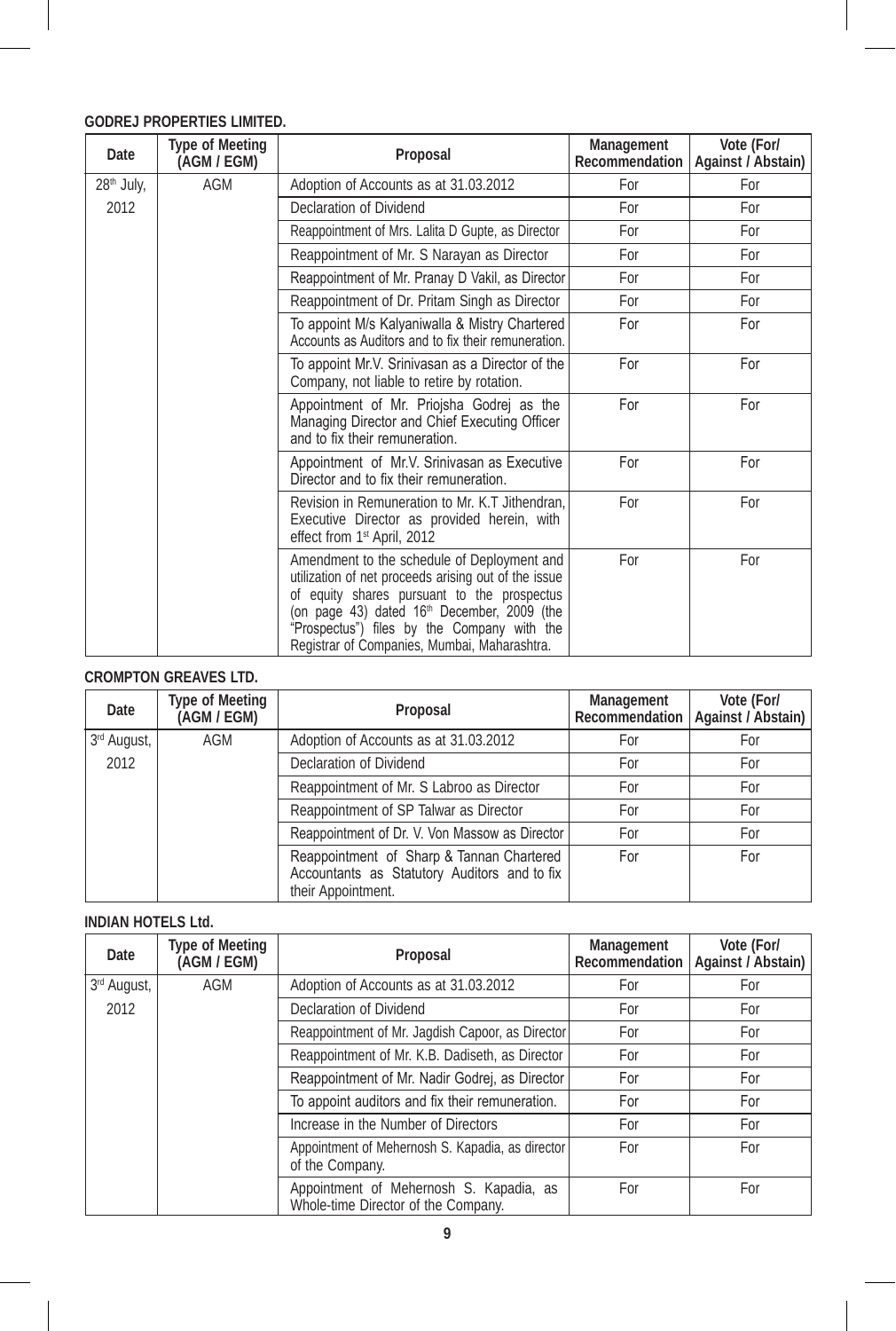**CIPLA LTD.**

| Date                     | <b>Type of Meeting</b><br>(AGM / EGM) | Proposal                                                                                                                                                    | Management<br>Recommendation | Vote (For/<br>Against / Abstain) |
|--------------------------|---------------------------------------|-------------------------------------------------------------------------------------------------------------------------------------------------------------|------------------------------|----------------------------------|
| 17 <sup>th</sup> August, | AGM                                   | Adoption of Accounts as at 31.03.2012                                                                                                                       | For                          | For                              |
| 2012                     |                                       | Declaration of Dividend                                                                                                                                     | For                          | For                              |
|                          |                                       | Reappointment of Dr. H.R. Manchanda, as Director                                                                                                            | For                          | For                              |
|                          |                                       | Reappointment of Mr. V.C. Kotwal, as Director                                                                                                               | For                          | For                              |
|                          |                                       | Reappointment of V. Sankar Aiyar and Co.<br>Chartered Accountants together with M/s<br>R.G.N. Price and Co. Chartered Accountants<br>as Statutory Auditors. | For                          | For                              |
|                          |                                       | Appointment of Dr. Ranjan Pai, as Director                                                                                                                  | For                          | For                              |

#### **8. Statutory Information**

- (a) The Sponsors are not responsible or liable for any loss resulting from the operation of the Schemes of the Fund beyond their initial contribution of  $\bar{\tau}$  1 lakh for setting up the Fund.
- (b) The price and redemption value of the units, and income from them, can go up as well as down with fluctuations in the market value of its underlying investments.
- (c) Full Annual Report is disclosed on the website (www.saharamutual.com) and shall be available for inspection at the Head Office of the Mutual Fund. Present and prospective unit holders can obtain copy of the trust deed, the full Annual Report of the Fund / AMC free of cost.

#### **Acknowledgements**

The Trustees would like to thank all the investors for reposing their faith and trust in Sahara Mutual Fund. The Trustees thank the Securities and Exchange Board of India, the Reserve Bank of India, the Sponsor, the Board of the Sahara Asset Management Company Private Limited, and Association of Mutual Funds in India for their support, co-operation and guidance during the period.

We are also thankful to the Auditors, Registrar and Transfer Agents, Custodian, Banks, Depositories, AMFI / NISM Certified Distributors, KYC Registration Agencies and other service providers for their continuous support. The Trustees also appreciate the efforts made by the employees of Sahara Asset Management Company Private Limited and place on record their contribution in good performance of the schemes.

We look forward for your continued support and assure you of our commitment at all times in managing the schemes of Sahara Mutual Fund.

For and on behalf of Sahara Mutual Fund

Place : Mumbai **Justice S Mohan** Date : 11th June, 2013 *Trustee*

Sd/-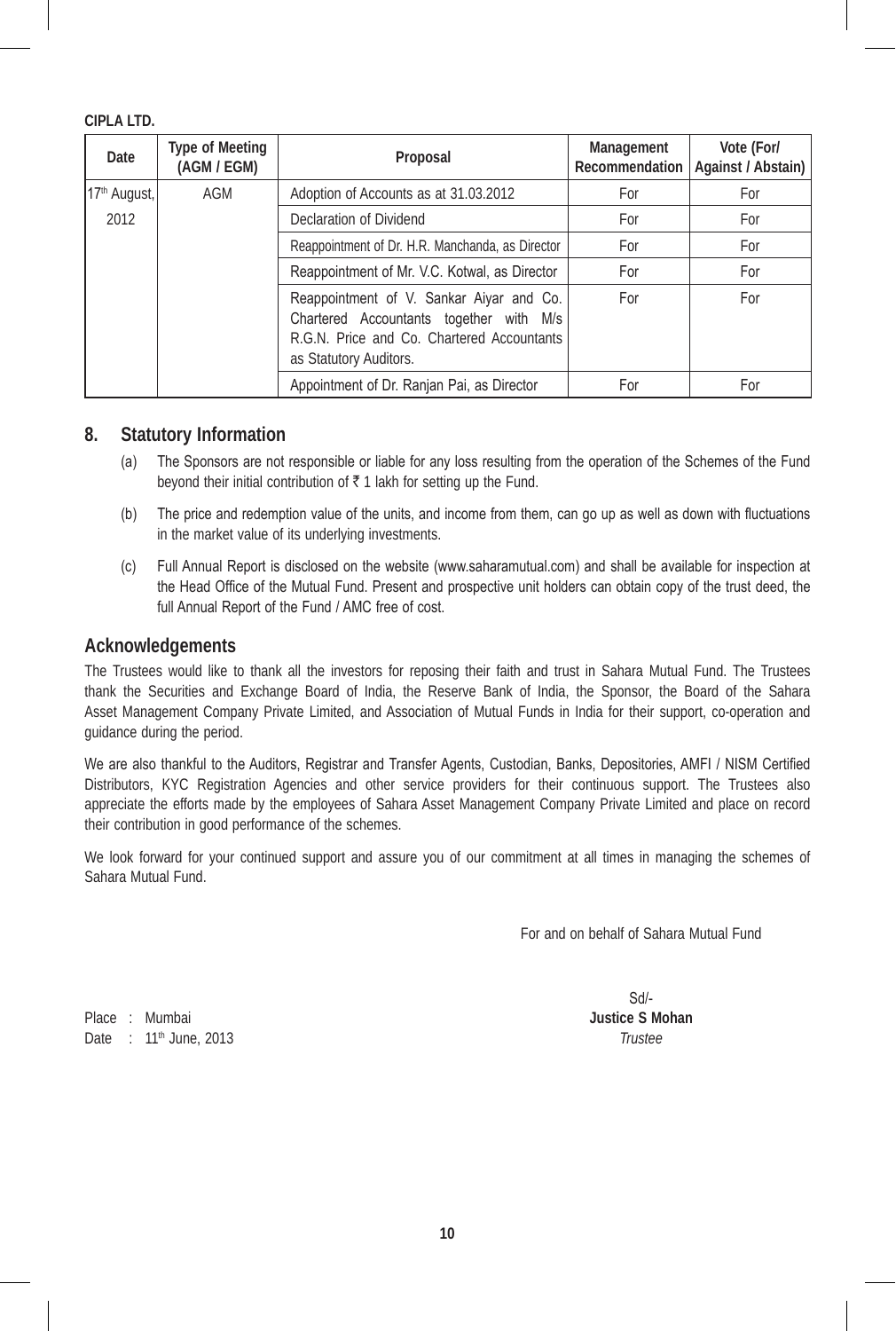### **INDEPENDENT AUDITOR'S REPORT**

To the Trustees of Sahara Mutual Fund

#### **Report on the Financial Statements**

We have audited the accompanying financial statements of Sahara Mutual Fund – Sahara Wealthplus Fund ("the Scheme"), which comprise the Balance Sheet as at March 31, 2013, and the Revenue Account for the year then ended, and a summary of significant accounting policies and other explanatory information.

#### *Management's Responsibility for the Financial Statements*

The Trustees of Sahara Mutual Fund and the Management of Sahara Asset Management Company Private Limited (the "Management") are responsible for the preparation of these financial statements that give a true and fair view of the financial position and financial performance of the Scheme in accordance with the accounting policies and standards specified in the Ninth Schedule of the Securities and Exchange Board of India (Mutual Funds) Regulations, 1996 and amendments thereto, as applicable. This responsibility includes the design, implementation and maintenance of internal control relevant to the preparation and presentation of the financial statements that give a true and fair view and are free from material misstatement, whether due to fraud or error.

#### *Auditor's Responsibility*

Our responsibility is to express an opinion on these financial statements based on our audit. We conducted our audit in accordance with the Standards on Auditing issued by the Institute of Chartered Accountants of India. Those Standards require that we comply with ethical requirements and plan and perform the audit to obtain reasonable assurance about whether the financial statements are free from material misstatement.

An audit involves performing procedures to obtain audit evidence about the amounts and disclosures in the financial statements. The procedures selected depend on the auditor's judgment, including the assessment of the risks of material misstatement of the financial statements, whether due to fraud or error. In making those risk assessments, the auditor considers internal control relevant to the Company's preparation and fair presentation of the financial statements in order to design audit procedures that are appropriate in the circumstances. An audit also includes evaluating the appropriateness of accounting policies used and the reasonableness of the accounting estimates made by management, as well as evaluating the overall presentation of the financial statements.

We believe that the audit evidence we have obtained is sufficient and appropriate to provide a basis for our audit opinion.

#### *Opinion*

In our opinion and to the best of our information and according to the explanations given to us, the financial statements give the information required by the Securities and Exchange Board of India (Mutual Funds) Regulations, 1996 and amendments thereto, as applicable, in the manner so required and give a true and fair view in conformity with the accounting principles generally accepted in India:

- (a) in the case of the Balance Sheet, of the state of affairs of the Scheme as at March 31, 2013;
- (b) in the case of the Revenue Account, of the surplus for the year ended on that date.

#### **Report on Other Legal and Regulatory Requirements**

As required by the Securities and Exchange Board of India (Mutual Funds) Regulations, 1996 and amendments thereto, as applicable, we report that:

(a) We have obtained all the information and explanations, which to the best of our knowledge and belief were necessary for the purpose of our audit.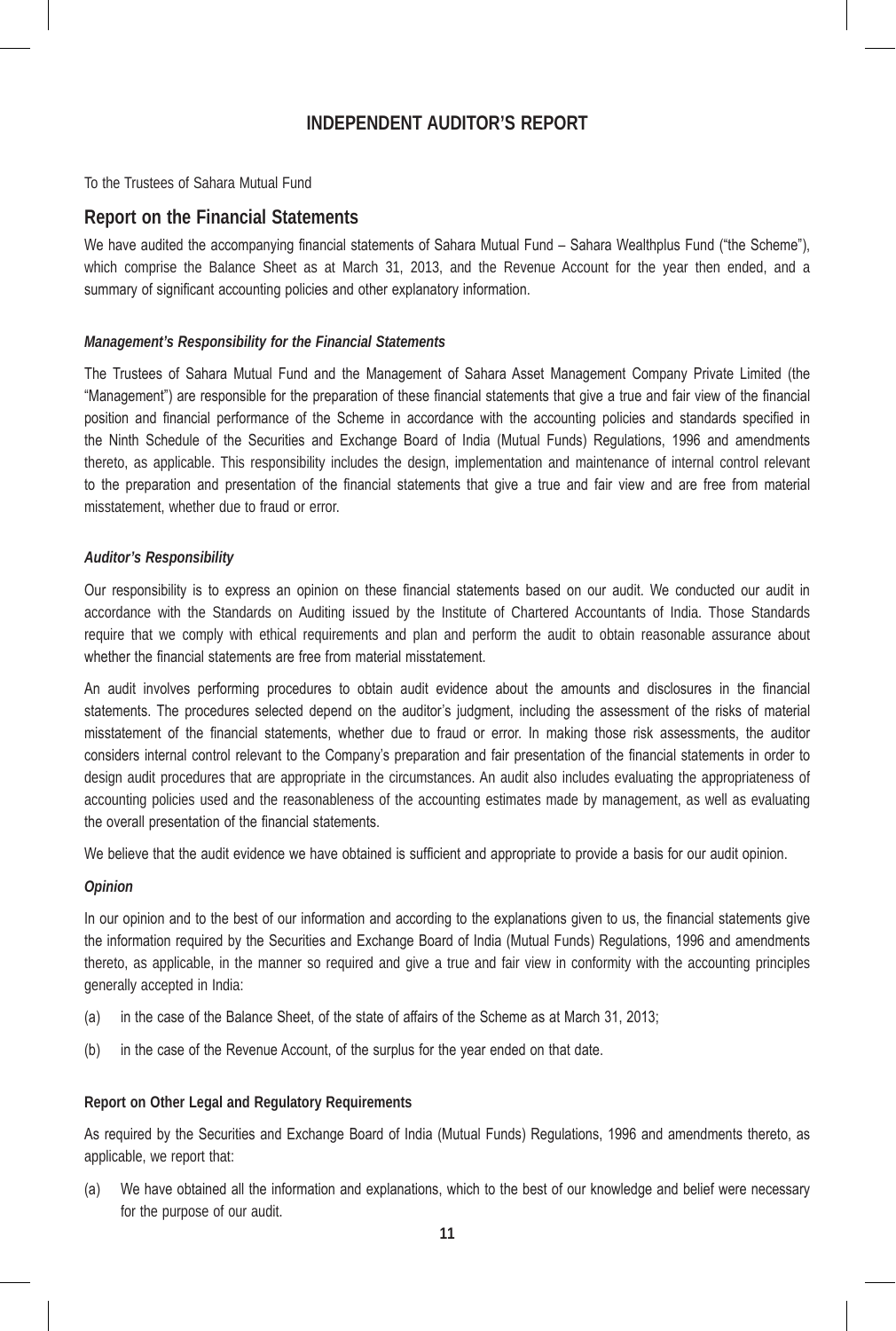- (b) The statement of account has been prepared in accordance with the accounting policies and standards specified in the Ninth Schedule of the Securities and Exchange Board of India (Mutual Funds) Regulations, 1996 and amendments thereto, as applicable.
- (c) We have reviewed the Valuation Policy being followed for the schemes of Sahara Mutual Fund. The Valuation Policy implemented for the schemes is consistent and is in line with the SEBI guidelines issued in this regard.

#### For **CHATURVEDI & CO**

 *Chartered Accountants* (Firm's Registration No. 302137E)

Sd/-

**(S.N. Chaturvedi)**

Place : Mumbai *Partner* Date : 11<sup>th</sup> June, 2013 M. No. : 040479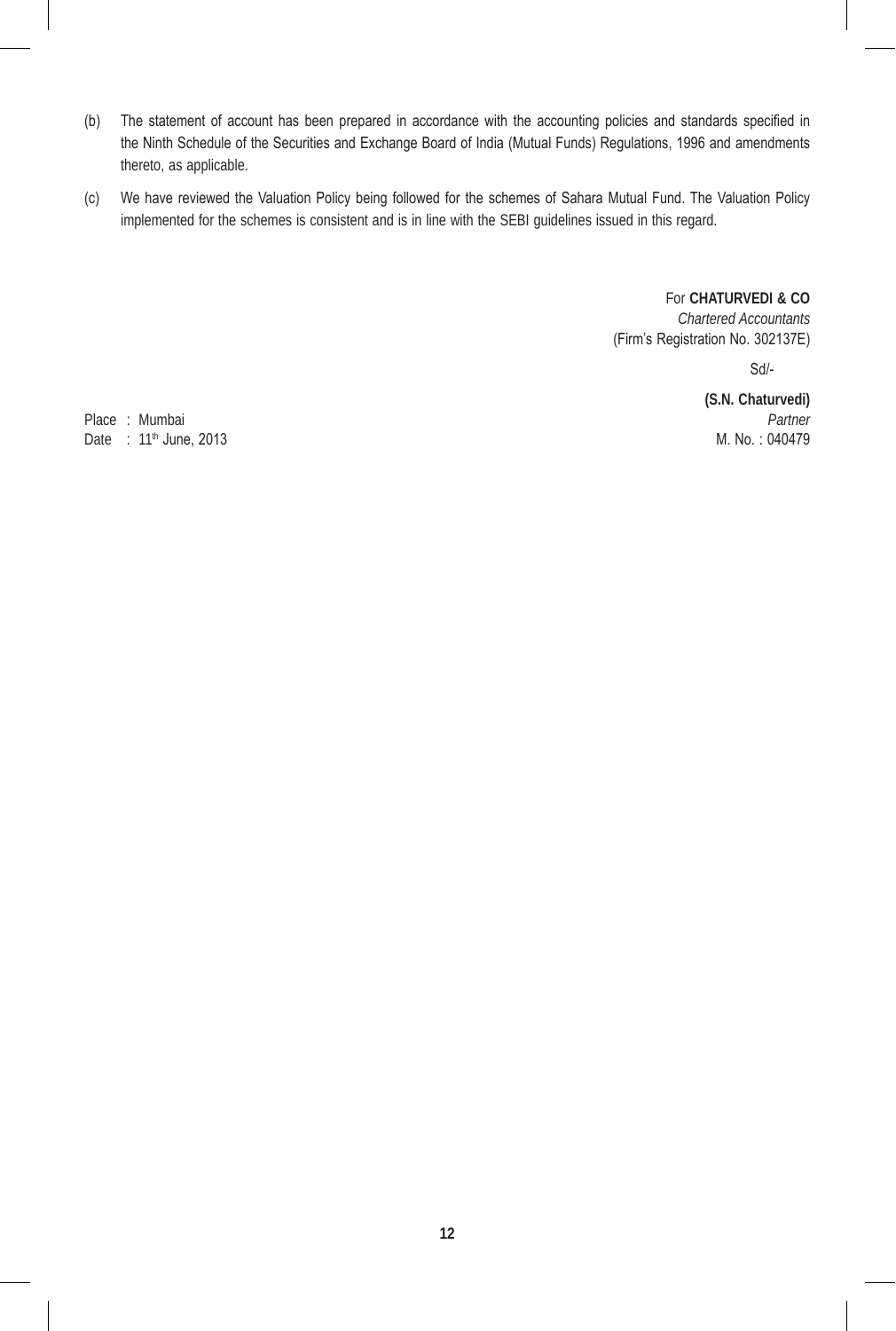# **ABRIDGED BALANCE SHEET AS AT 31ST MARCH, 2013**

 $($ ₹ in lakhs)

|                                                                                                                                                                                                                                                                                                                                                                                                                                                                                                                                                                       | <b>SAHARA WEALTH PLUS FUND</b>                  |                                                 |
|-----------------------------------------------------------------------------------------------------------------------------------------------------------------------------------------------------------------------------------------------------------------------------------------------------------------------------------------------------------------------------------------------------------------------------------------------------------------------------------------------------------------------------------------------------------------------|-------------------------------------------------|-------------------------------------------------|
|                                                                                                                                                                                                                                                                                                                                                                                                                                                                                                                                                                       | As at ended<br>31/03/2013                       | As at ended<br>31/03/2012                       |
| <b>LIABILITIES</b><br>1<br><b>Unit Capital</b><br>2<br>Reserves & Surplus<br>2.1<br>Unit Premium Reserves<br>2.2<br><b>Unrealised Appreciation Reserve</b><br>2.3<br><b>Other Reserves</b><br>3<br>Loans & Borrowings<br>4<br><b>Current Liabilities &amp; Provisions</b><br>4.1<br>Provision for doubtful Income/Deposits<br>4.2<br>Other Current Liabilities & Provisions                                                                                                                                                                                           | 485.92<br>(718.10)<br>70.72<br>1052.94<br>18.45 | 577.87<br>(796.56)<br>72.89<br>1207.09<br>38.58 |
| <b>TOTAL</b><br><b>ASSETS</b>                                                                                                                                                                                                                                                                                                                                                                                                                                                                                                                                         | 909.93                                          | 1099.87                                         |
| 1<br><b>Investments</b><br>1.1.<br><b>Listed Securities:</b><br>1.1.1<br><b>Equity Shares</b><br>1.1.2<br>Preference Shares<br>1.1.3<br><b>Equity Linked Debentures</b><br>1.1.4<br>Other Debentures & Bonds<br>1.1.5<br>Securitised Debt securities<br>1.2<br><b>Securities Awaited Listing:</b><br>1.2.1<br><b>Equity Shares</b><br>1.2.2<br>Preference Shares<br>1.2.3<br><b>Equity Linked Debentures</b><br>1.2.4<br>Other Debentures & Bonds<br>1.2.5                                                                                                            | 812.67                                          | 979.25                                          |
| <b>Securitised Debt securities</b><br>1.3<br><b>Unlisted Securities</b><br>1.3.1<br><b>Equity Shares</b><br>1.3.2<br><b>Preference Shares</b><br>1.3.3<br><b>Equity Linked Debentures</b><br>1.3.4<br>Other Debentures & Bonds<br>1.3.5<br><b>Securitised Debt securities</b><br>1.4<br><b>Government Securities</b><br>1.5<br><b>Treasury Bills</b><br><b>Commercial Paper</b><br>1.6<br>1.7<br>Certificate of Deposits<br><b>Bill Rediscounting</b><br>1.8<br>1.9<br>Units of Domestic Mutual Fund<br><b>Foreign Securities</b><br>1.10<br><b>Total Investments</b> |                                                 |                                                 |
| 2<br><b>Deposits</b><br>3<br><b>Other Current Assets</b><br>3.1<br>Cash & Bank Balance<br>3.2<br>Reverse Repo Lending<br>3.3<br><b>Others</b><br>4<br>Deferred Revenue Expenditure<br>(to the extent not written off)<br><b>TOTAL</b>                                                                                                                                                                                                                                                                                                                                 | 812.67<br>6.56<br>75.53<br>15.17<br>909.93      | 979.25<br>17.27<br>68.22<br>35.13<br>1099.87    |

Notes to Accounts – Annexure I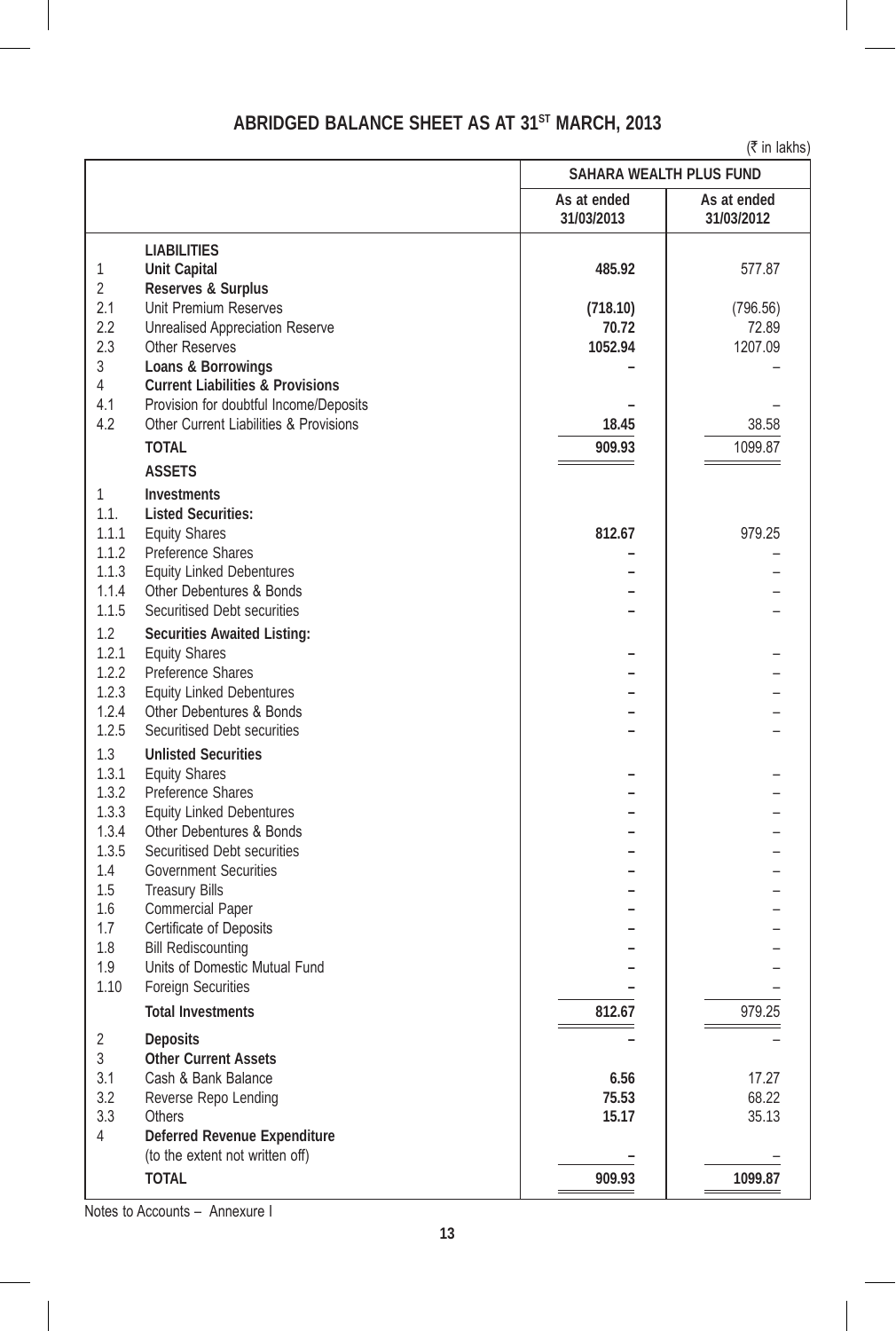# **ABRIDGED REVENUE ACCOUNT FOR THE YEAR / PERIOD ENDED 31ST MARCH, 2013**

 $($ ₹ in lakhs)

|                  |                                                                                | <b>SAHARA WEALTH PLUS FUND</b> |                                              |  |
|------------------|--------------------------------------------------------------------------------|--------------------------------|----------------------------------------------|--|
|                  |                                                                                |                                | Current Year / Period Previous Year / Period |  |
|                  |                                                                                | ended 31/03/2013               | ended 31/03/2012                             |  |
| 1.               | <b>INCOME</b>                                                                  |                                |                                              |  |
| 1.1              | Dividend                                                                       | 16.56                          | 16.52                                        |  |
| 1.2              | Interest                                                                       | 4.74                           | 8.03                                         |  |
| 1.3              | Realised Gain / (Loss) on Foreign Exchange Transactions                        |                                |                                              |  |
| 1.4              | Realised Gains / (Losses) on Interscheme sale of investments                   |                                |                                              |  |
| 1.5              | Realised Gains / (Losses) on External sale / redemption                        |                                |                                              |  |
|                  | of investments                                                                 | 20.42                          | (42.55)                                      |  |
| 1.6              | Realised Gains / (Losses) on Derivative Transactions                           |                                |                                              |  |
| 1.7              | Other Income                                                                   |                                |                                              |  |
|                  | (A)                                                                            | 41.72                          | (18.00)                                      |  |
| $\mathbf{2}$     | <b>EXPENSES</b>                                                                |                                |                                              |  |
| 2.1              | Management fees                                                                | 5.24                           | 5.80                                         |  |
| $2.2\phantom{0}$ | Service tax on Management fees                                                 | 0.65                           | 0.59                                         |  |
| 2.3              | <b>Investor Education &amp; Awareness Fees</b>                                 | 0.10                           |                                              |  |
| 2.4              | Transfer agents fees and expenses                                              | 2.52                           | 2.51                                         |  |
| 2.5              | Custodian fees                                                                 | 1.71                           | 1.68                                         |  |
| 2.6              | Trusteeship fees and expenses                                                  | 1.79                           | 1.39                                         |  |
| 2.7              | Commission to Agents                                                           | 1.29                           | 1.66                                         |  |
| 2.8              | Marketing & Distribution expenses                                              | 1.64                           | 1.01                                         |  |
| 2.9              | Audit fees                                                                     | 2.32                           | 2.06                                         |  |
|                  | 2.10 Deferred Revenue Expenditure                                              |                                |                                              |  |
| 2.11             | Other Operating Expenses*                                                      | 2.21                           | 3.86                                         |  |
|                  |                                                                                |                                |                                              |  |
|                  | (B)                                                                            | 19.47                          | 20.56                                        |  |
| 3                | NET REALISED GAINS / (LOSSES) FOR THE<br><b>YEAR / PERIOD</b><br>$(A - B = C)$ | 22.25                          | (38.56)                                      |  |
| 4                | Change in Unrealised Depreciation in value of investments<br>(D)               | (61.17)                        | 15.52                                        |  |
| 5                | NET GAINS / (LOSSES) FOR THE                                                   |                                |                                              |  |
|                  | YEAR / PERIOD<br>$(E=(C-D))$                                                   | 83.42                          | (54.08)                                      |  |
| 6                | Change in unrealised appreciation in the value of investments (F)              | 72.89                          | 63.95                                        |  |
| 7                | NET SURPLUS / (DEFICIT) FOR THE                                                |                                |                                              |  |
|                  | <b>YEAR / PERIOD</b><br>$(E + F = G)$                                          | 156.31                         | 9.87                                         |  |
| 7.1              | Add: Balance transfer from Unrealised Appreciation Reserve                     | (2.17)                         | 8.95                                         |  |
| 7.2              | Less: Balance transfer to Unrealised Appreciation Reserve                      | 70.72                          | 72.89                                        |  |
| 7.3              | Add: Income Equalisation Reserve                                               | (150.02)                       | (189.62)                                     |  |
| 8                | <b>Total</b>                                                                   | (66.60)                        | (243.69)                                     |  |
| 9                | Dividend appropriation                                                         |                                |                                              |  |
| 9.1              | Income Distributed during the year / period                                    | 87.54                          |                                              |  |
| 9.2              | Tax on income distributed during the year / period                             |                                |                                              |  |
| 10               | Retained Surplus / (Deficit) carried forward to Balance Sheet                  | (154.14)                       | (243.69)                                     |  |
|                  |                                                                                |                                |                                              |  |

\* Includes costs relating STT of equity transactions, investor communication, insurance and transaction costs. Notes to Accounts – Annexure 1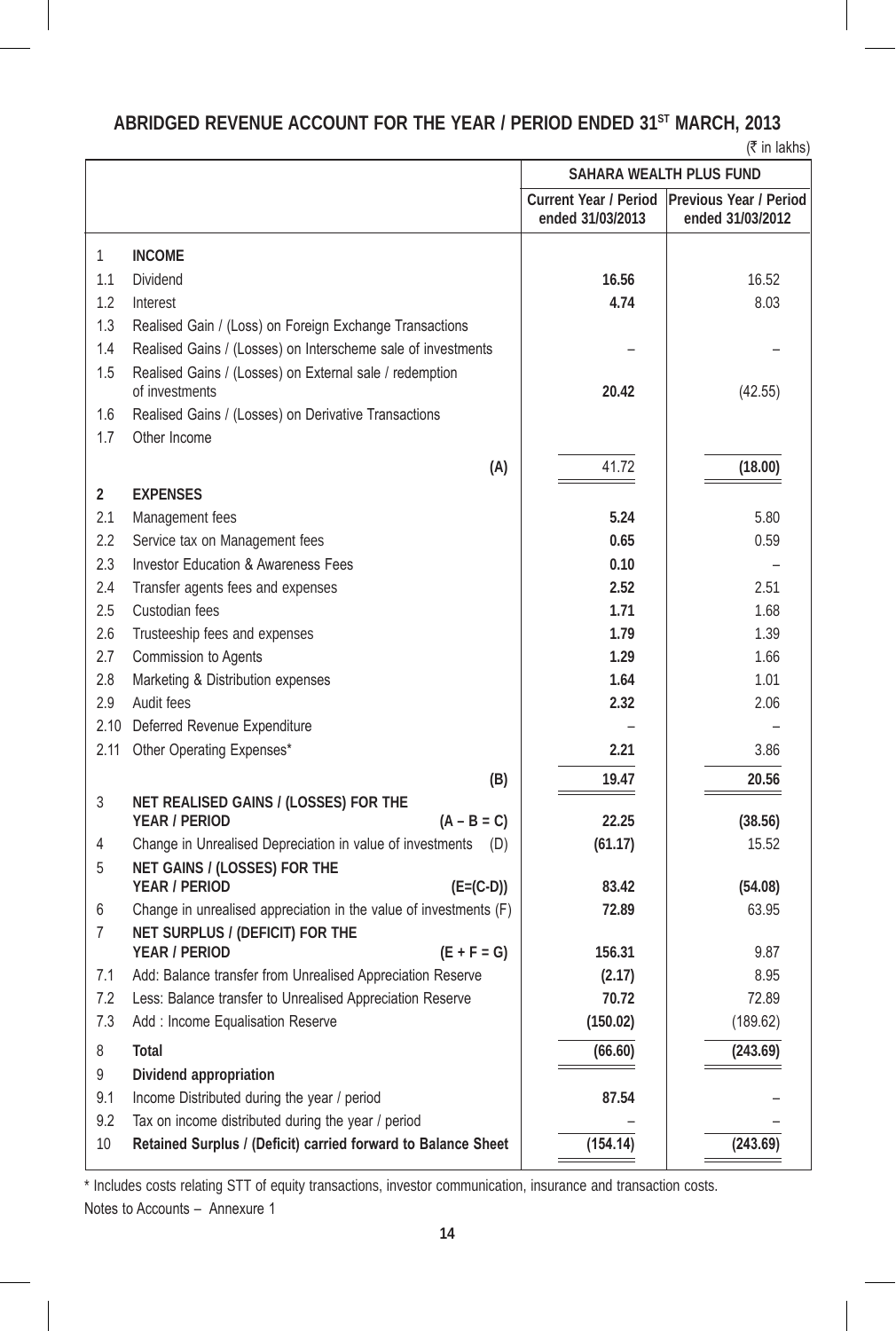# **NOTES TO ACCOUNTS – ANNEXURE 1 TO THE ABRIDGED BALANCE SHEET AND REVENUE ACCOUNT FOR THE YEAR / PERIOD ENDED 31ST MARCH, 2013**

#### **1. Investments**

- 1.1 Certain investments are registered in the name of the Fund without specific reference to the Scheme. As at March 31, 2013 the aggregate market value of securities under Sahara Wealth Plus Fund but held in the name of Sahara Mutual Fund is  $\bar{z}$  75,61,735.55
- 1.2 The marketing and selling expenses amounting to  $\bar{\tau}$  292685.13, Registrar and Transfer Agent charges amounting to ` 252241.00 constitutes 15.03% and 12.95% respectively of the total schemes expenses.
- 1.3 Open Position of derivatives (outstanding market value &% to Net Assets as of the Year end). Nil
- 1.4 Investments in Associates and Group Companies: Provide details of issuer, nature of instruments, amount, and aggregate investments by all schemes. Nil
- 1.5 Open position of Securities Borrowed and / or Lending by the scheme. Nil
- 1.6 Details of NPA: Aggregate market value and provision thereof. Nil
- 1.7 Aggregate Unrealised Gain / Loss as at the end of the Financial Year / Period and percentage to net assets.

|                      | 31-Mar-13                                  |                                |                                                |                                | 31-Mar-12                                      |                                |                                            |                         |
|----------------------|--------------------------------------------|--------------------------------|------------------------------------------------|--------------------------------|------------------------------------------------|--------------------------------|--------------------------------------------|-------------------------|
| <b>Asset Class</b>   | Apprecia-<br>tion $(3 \nvert n)$<br>lakhs) | $%$ to<br><b>Net</b><br>Assets | Deprecia-<br>tion $(3 \nvert \cdot)$<br>lakhs) | $%$ to<br>Net<br><b>Assets</b> | Apprecia-<br>tion $(3 \nvert \cdot)$<br>lakhs) | $%$ to<br><b>Net</b><br>Assets | Deprecia-<br>tion $(3 \nvert n)$<br>lakhs) | $%$ to<br>Net<br>Assets |
| <b>Equity Shares</b> | 70.72                                      | 7.93                           | 26.36                                          | 2.96                           | 72.89                                          | 6.87                           | 87.53                                      | 8.25                    |

1.8 Aggregate Value of Purchase and Sale with Percentage to average assets.

#### **Purchases**

| Year         | Amount in $\bar{z}$ | % of Daily Average |
|--------------|---------------------|--------------------|
| 2012-13      | 200,492,145         | 191.18             |
| 2011-12      | 159,285,660         | 140.46             |
| <b>Sales</b> |                     |                    |
| Year         | Amount in $\bar{z}$ | % of Daily Average |
| 2012-13      | 225,106,542         | 214.65             |
| 2011-12      | 179.319.626         | 158.13             |

1.9 Non-Traded securities in the portfolio: Provide Aggregate Value of Equity, Debt & Money Market Instruments and percentage to net assets.

|                            |              | 31 <sup>st</sup> March, 2013          |                           | 31 <sup>st</sup> March, 2012                         |                    |
|----------------------------|--------------|---------------------------------------|---------------------------|------------------------------------------------------|--------------------|
| <b>Scheme Name</b>         | Category     | Market value<br>$(3 \nvert$ in lakhs) | % to Net<br><b>Assets</b> | Market value<br>$(5 \in \mathsf{In} \mathsf{lakhs})$ | % to Net<br>Assets |
| Sahara Wealth<br>Plus Fund | Money Market | 78.81                                 | 8.84                      | 82.03                                                | 7.73               |

2. Details of Transaction with Associates under regulation 25(8). Brokerage to SIFCL A/c CMSD (Associate) has been made for sale of units of the MF as on 31<sup>st</sup> March, 2013:

**Commission to SIFCL A/c CMSD (Associate) made for sale of units of the MF for the current year ended 31st March, 2013**

**(**` **in lakhs)**

| Tax Gain | Growth | Liauid | Mid cap     | <b>Wealth Plus</b> | <b>Short Term</b> | Infrastructure |
|----------|--------|--------|-------------|--------------------|-------------------|----------------|
| Fund     | Fund   | Fund   | <b>Fund</b> | Fund               | <b>Bond</b>       | Fund           |
| 0.40     | 0.24   | 0.04   | 0.25        | 0.05               | 0.01              | 0.11           |

**(**` **in lakhs)**

| R. E. A. L<br>Fund | <b>Star Value</b><br>Fund | Super 20<br>Fund | <b>Resources Fund</b> | <b>Power and Natural   Banking &amp; Financial</b><br><b>Services Fund</b> | Income<br>Fund |
|--------------------|---------------------------|------------------|-----------------------|----------------------------------------------------------------------------|----------------|
| 0.00               | 0.04                      | 0.08             | 0.00                  | 0.58                                                                       | 0.00           |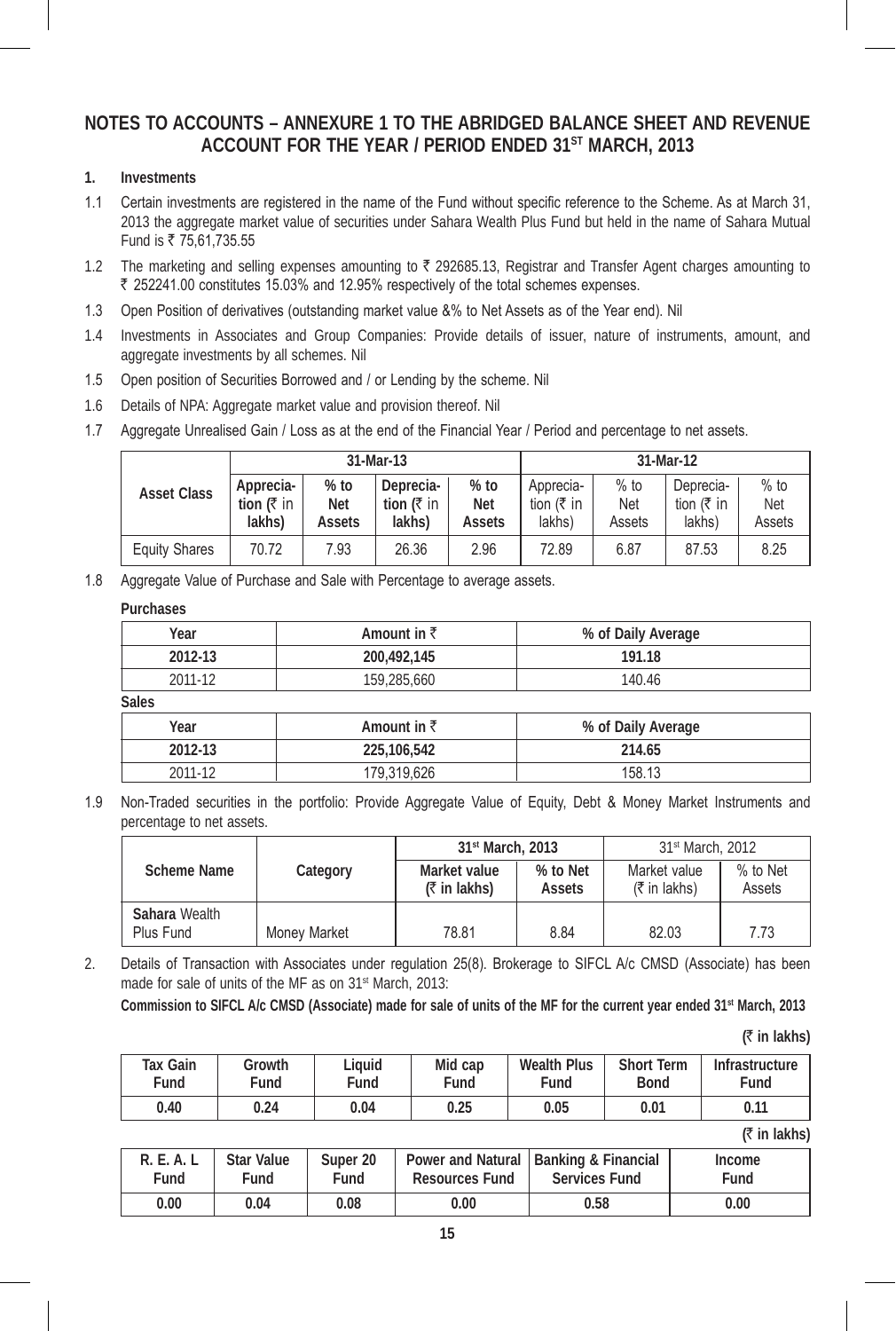Commission to SIFCL A/c CMSD (Associate) made for sale of units of the MF for the previous year ended 31<sup>st</sup> March, 2012  $($ ₹ in lakhs)

| Tax Gain Fund | Growth Fund           | Liauid Fund | Mid Cap Fund | Wealth Plus Fund | Infrastructure Fund  |  |
|---------------|-----------------------|-------------|--------------|------------------|----------------------|--|
| 0.52          | በ 21<br>0.07<br>u.o i |             | 0.08<br>0.29 |                  | 0.15                 |  |
|               |                       |             |              |                  | $(\bar{z}$ in lakhs) |  |

|              |            |          |                   |                     | $\sqrt{111101110}$  |
|--------------|------------|----------|-------------------|---------------------|---------------------|
| ' R. E. A. L | Star Value | Super 20 | Power and Natural | Banking & Financial | Interval Fund -     |
| Fund         | Fund       | Fund     | Resources Fund    | Services Fund       | Quarterly Plan Sr 1 |
| 0.00         | 0.08       | 0.18     | 0.15              | ე.73                | 0.00                |

#### **Commission paid to associates / related parties /group companies of Sponsor / AMC**

| Name of associate /     | Nature of                                   |                       | <b>Business given</b> | <b>Commission paid</b> |
|-------------------------|---------------------------------------------|-----------------------|-----------------------|------------------------|
| related parties / group | association /                               | Period                | (₹ cr and % of total  | (₹ & % of total        |
| companies of            | nature of                                   | Covered               | business received     | commission paid        |
| Sponsor / AMC           | relation                                    |                       | by the fund)          | by the fund            |
|                         | (2)                                         | (3)                   | (4)                   | (5)                    |
| <b>SIFCL A/c CMSD</b>   | Sponsor / Mutual<br><b>Fund Distributor</b> | April 12-<br>March 13 | $(0.81 & 0.24\%)$     | (₹1,80,802.67; 8.82%)  |
| SIFCL A/c CMSD          | Sponsor / Mutual<br><b>Fund Distributor</b> | April 11-<br>March 12 | $(0.97 \& 0.07\%)$    | (₹ 2,57,503.28; 9.83%) |

In column No. 4, the total business received by the fund includes business through ARNs & also direct business. In column No. 5, the amount includes the upfront and the trail.

**Brokerage paid to associates / related parties / group companies of Sponsor / AMC**

| Name of associate /<br>related parties / group<br>companies of<br>Sponsor / AMC | Nature of<br>association /<br>nature of<br>relation | Period<br>Covered | <b>Value of Transaction</b><br>(in $\bar{z}$ , Cr & of Total<br>value of Transaction<br>of the Fund) | <b>Brokerage</b><br><b>(₹ Cr &amp; % of total</b><br>brokerage<br>paid by the Fund) |
|---------------------------------------------------------------------------------|-----------------------------------------------------|-------------------|------------------------------------------------------------------------------------------------------|-------------------------------------------------------------------------------------|
|                                                                                 |                                                     |                   |                                                                                                      |                                                                                     |

There are no associate brokers, hence not applicable for the period April – Mar 2013 & April – Mar 2012

3. Large Holdings in the Scheme (i.e. in excess of 25% of the net assets): Nil

4. Unit Capital movement during the year ended / period ended March 31, 2013

#### **Fixed Pricing Option – Growth Option**

|                                   | Number of Units | Amount $(\bar{z})$ | Number of Units | Amount (₹)     |
|-----------------------------------|-----------------|--------------------|-----------------|----------------|
|                                   | As on           | As on              | As on           | As on          |
|                                   | March 31, 2013  | March 31, 2013     | March 31, 2012  | March 31, 2012 |
| Initial Capital                   | 1581244.089     | 15.812.441         | 1,581,244.089   | 15,812,441     |
| Opening Balance                   | 315715.537      | 3,157,155.37       | 335452.598      | 3,354,526      |
| Units Sold during the year        | 23326.376       | 233,263.76         | 18805.623       | 188,056        |
| Units Repurchased during the year | (83324.848)     | (833, 248.48)      | (38542.684)     | (385, 427)     |
| Closing Balance                   | 255717.065      | 2,557,170.65       | 315715.537      | 31,57,155      |

Face Value of Units: ₹ 10 per unit

#### **Fixed Pricing Option – Growth Option – Direct**

|                                   | Number of Units | Amount $(\bar{z})$ | Number of Units | Amount (₹)     |
|-----------------------------------|-----------------|--------------------|-----------------|----------------|
|                                   | As on           | As on              | As on           | As on          |
|                                   | March 31, 2013  | March 31, 2013     | March 31, 2012  | March 31, 2012 |
| Initial Capital                   |                 |                    |                 |                |
| Opening Balance                   |                 |                    |                 |                |
| Units sold during the year        | 1172.156        | 11,721.56          |                 |                |
| Units repurchased during the year | (375.365)       | (3,753.65)         |                 |                |
| Closing Balance                   | 796.791         | 7.967.91           |                 |                |

Face Value of Units: ₹ 10 per unit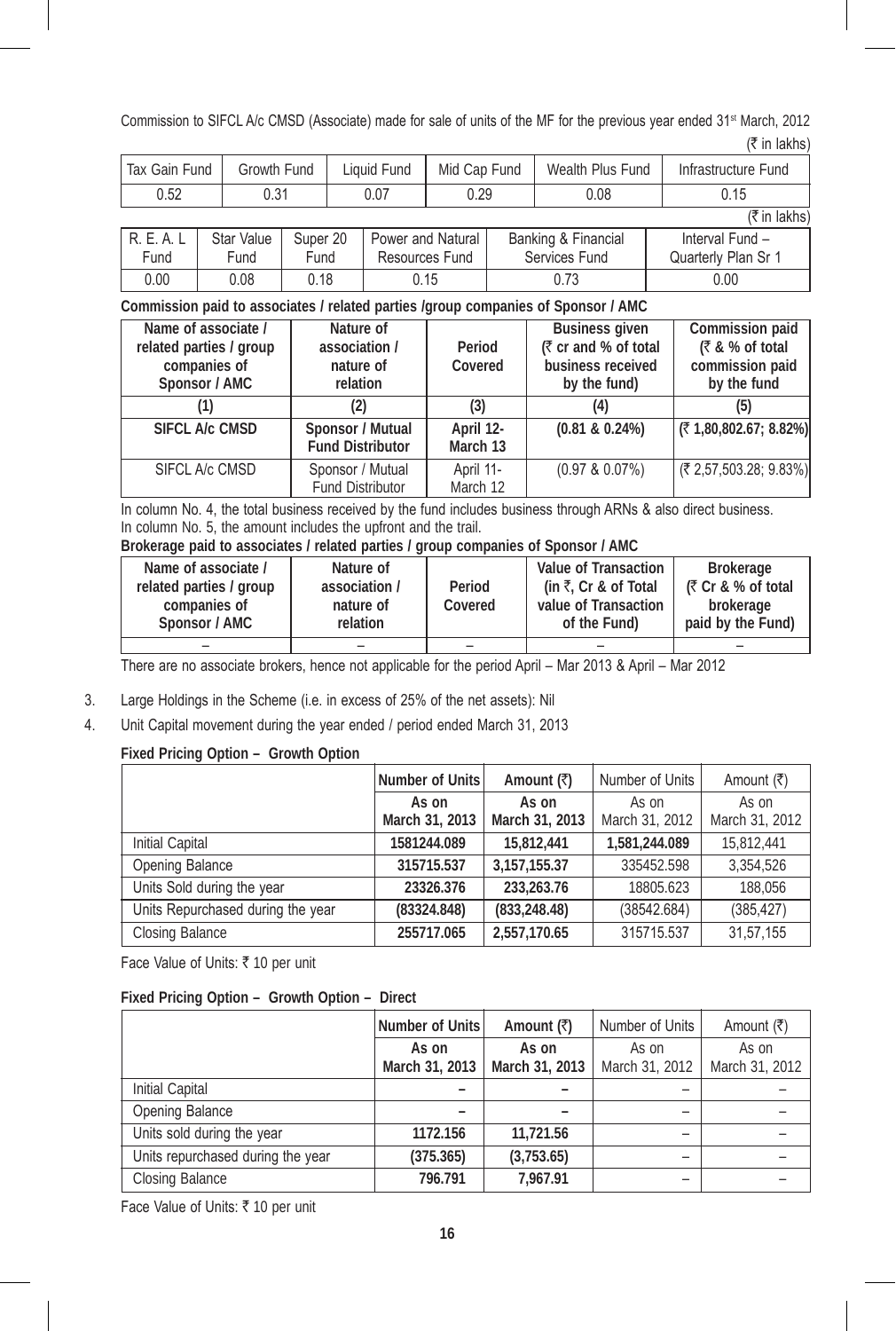#### **Fixed Pricing Option – Dividend Option**

|                                   | Number of Units         | Amount $(\bar{z})$      | Number of Units         | Amount (₹)              |  |
|-----------------------------------|-------------------------|-------------------------|-------------------------|-------------------------|--|
|                                   | As on<br>March 31, 2013 | As on<br>March 31, 2013 | As on<br>March 31, 2012 | As on<br>March 31, 2012 |  |
| Initial Capital                   | 2611581.056             | 26,115,811              | 2,611,581.056           | 26,115,810              |  |
| Opening Balance                   | 842570.992              | 8,425,709.92            | 1120636.412             | 11,206,364              |  |
| Units Sold during the period      | 63474.533               | 634,745.33              | 19981.469               | 199,815                 |  |
| Units Repurchased during the year | (223677.095)            | (2,236,770.95)          | (298046.889)            | (2,980,469)             |  |
| Closing Balance                   | 682368.430              | 6,823,684.30            | 842570.992              | 8,425,710               |  |
|                                   |                         |                         |                         |                         |  |

Face Value of Units: ₹ 10 per unit.

#### **Fixed Pricing Option – Dividend Option – Direct**

|                                     |                         | Number of Units<br>Number of Units<br>Amount $(\bar{z})$ |                         | Amount (₹)              |  |
|-------------------------------------|-------------------------|----------------------------------------------------------|-------------------------|-------------------------|--|
|                                     | As on<br>March 31, 2013 | As on<br>March 31, 2013                                  | As on<br>March 31, 2012 | As on<br>March 31, 2012 |  |
| <b>Initial Capital</b>              |                         |                                                          |                         |                         |  |
| Opening Balance                     |                         |                                                          |                         |                         |  |
| Units Sold during the period        | 797966.634              | 7,979,666.34                                             |                         |                         |  |
| Units Repurchased during the period | (791855.788)            | (7,918,557.88)                                           |                         |                         |  |
| <b>Closing Balance</b>              | 6110.846                | 61,108.46                                                |                         |                         |  |

Face Value of Units: ₹ 10 per unit.

#### **Variable Pricing Option – Growth Option**

|                                                   | Number of Units              | Amount (₹)     | Number of Units | Amount (そ)     |
|---------------------------------------------------|------------------------------|----------------|-----------------|----------------|
|                                                   | As on                        | As on          |                 | As on          |
|                                                   | March 31, 2013               | March 31, 2013 | March 31, 2012  | March 31, 2012 |
| <b>Initial Capital</b>                            | 21486302.533                 | 214,863,025    | 21,486,302.533  | 214,863,025    |
| Opening Balance                                   | 19,076,522.93<br>1907652.293 |                | 2101572.518     | 21,015,725     |
| Units Sold during the period                      | 39627.570                    | 396.275.70     | 59035.139       | 590,351        |
| Units Repurchased during the year<br>(162667.891) |                              | (1,626,678.91) | (252955.364)    | (2,529,554)    |
| <b>Closing Balance</b>                            | 1784611.972                  | 17,846,119.72  | 1907652.293     | 19,076,523     |

Face Value of Units: ₹ 10 per unit.

#### **Fixed Pricing Option – Dividend Option - Direct**

|                                     | Number of Units         | Amount $(\bar{z})$      | Number of Units         | Amount (そ)              |
|-------------------------------------|-------------------------|-------------------------|-------------------------|-------------------------|
|                                     | As on<br>March 31, 2013 | As on<br>March 31, 2013 | As on<br>March 31, 2012 | As on<br>March 31, 2012 |
| <b>Initial Capital</b>              |                         |                         |                         |                         |
| Opening Balance                     |                         |                         |                         |                         |
| Units Sold during the period        | 16739.734               | 167,397.34              | -                       |                         |
| Units Repurchased during the period | (681.025)               | (6,810.25)              |                         |                         |
| <b>Closing Balance</b>              | 16058.709               | 160,587.09              |                         |                         |

Face Value of Units: ₹ 10 per unit.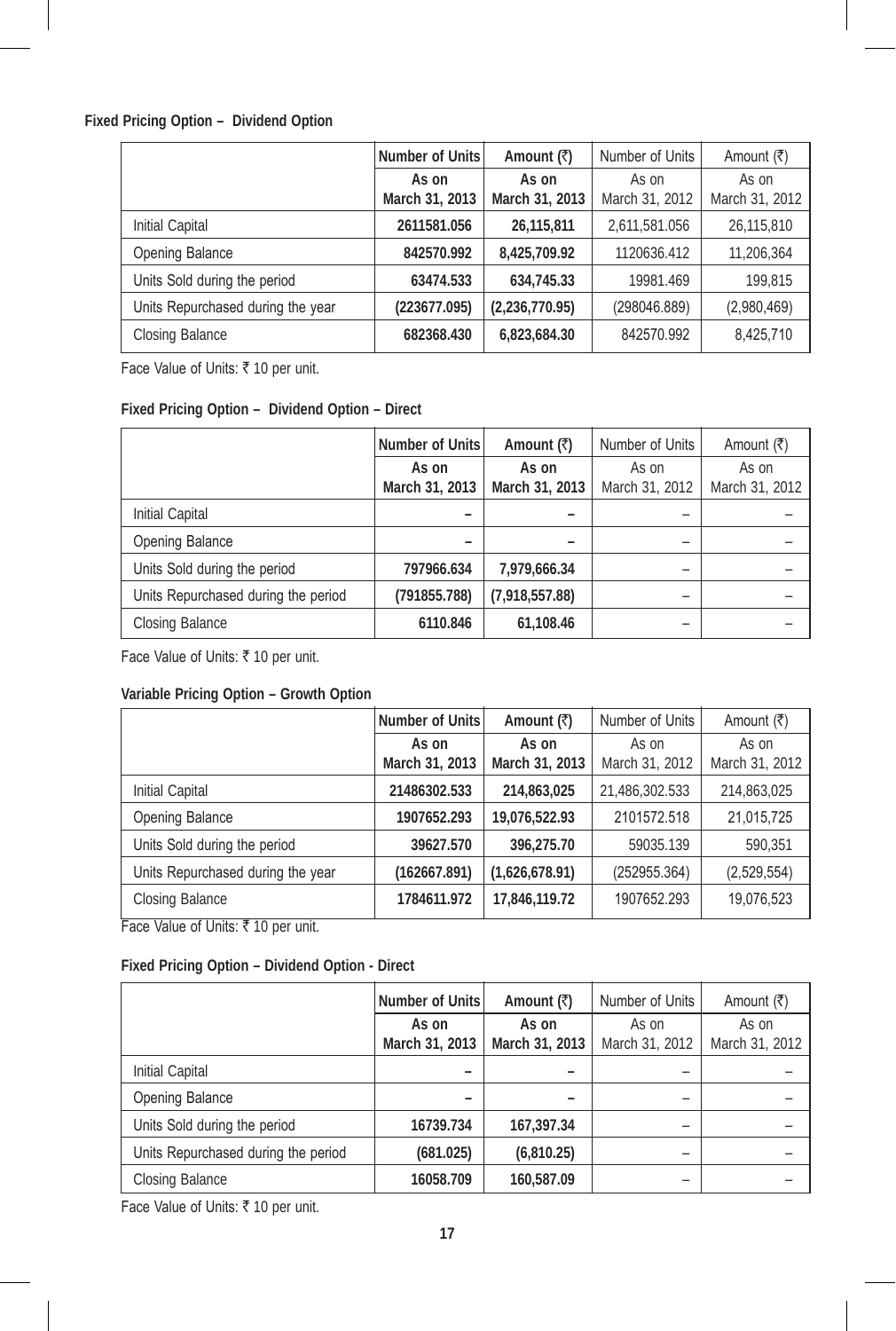#### **Variable Pricing Option – Dividend Option**

|                                     | Number of Units         | Amount $(\bar{z})$      | Number of Units         | Amount (₹)              |
|-------------------------------------|-------------------------|-------------------------|-------------------------|-------------------------|
|                                     | As on<br>March 31, 2013 | As on<br>March 31, 2013 | As on<br>March 31, 2012 | As on<br>March 31, 2012 |
| Initial Capital                     | 4007989.345             | 40,079,893              | 4007989.345             | 40,079,893.45           |
| Opening Balance                     | 2712744.485             | 27.127.444.85           | 3147331.744             | 31,473,317              |
| Units Sold during the period        | 98320.745               | 983.207.45              | 34227.281               | 342.273                 |
| Units Repurchased during the period | (716092.852)            | (7, 160, 928.52)        | (468814.540)            | (4,688,145)             |
| <b>Closing Balance</b>              | 2094972.378             | 20,949,723.78           | 2712744.485             | 27,127,445              |

Face Value of Units: ₹ 10 per unit.

#### **Variable Pricing Option – Dividend Option – Direct**

|                                     | Number of Units | Amount $(\bar{z})$ | Number of Units | Amount (₹)     |  |
|-------------------------------------|-----------------|--------------------|-----------------|----------------|--|
|                                     | As on           | As on              |                 | As on          |  |
|                                     | March 31, 2013  | March 31, 2013     | March 31, 2012  | March 31, 2012 |  |
| <b>Initial Capital</b>              |                 |                    |                 |                |  |
| Opening Balance                     |                 |                    |                 |                |  |
| Units Sold during the period        | 25704.905       | 257,049.05         |                 |                |  |
| Units Repurchased during the period | (7169.667)      | (71,696.67)        |                 |                |  |
| <b>Closing Balance</b>              | 18535.238       | 185,352.38         |                 |                |  |

Face Value of Units: ₹ 10 per unit.

- 5. Expenses other than management fee is inclusive of service tax where applicable.
- 6. Previous year figures have been reclassified/regrouped, wherever necessary, to conform to the current year's classification.
- 7. ontingent Liability: **Nil**

#### **Mutual Fund investments are subject to market risks read all scheme related documents carefully.**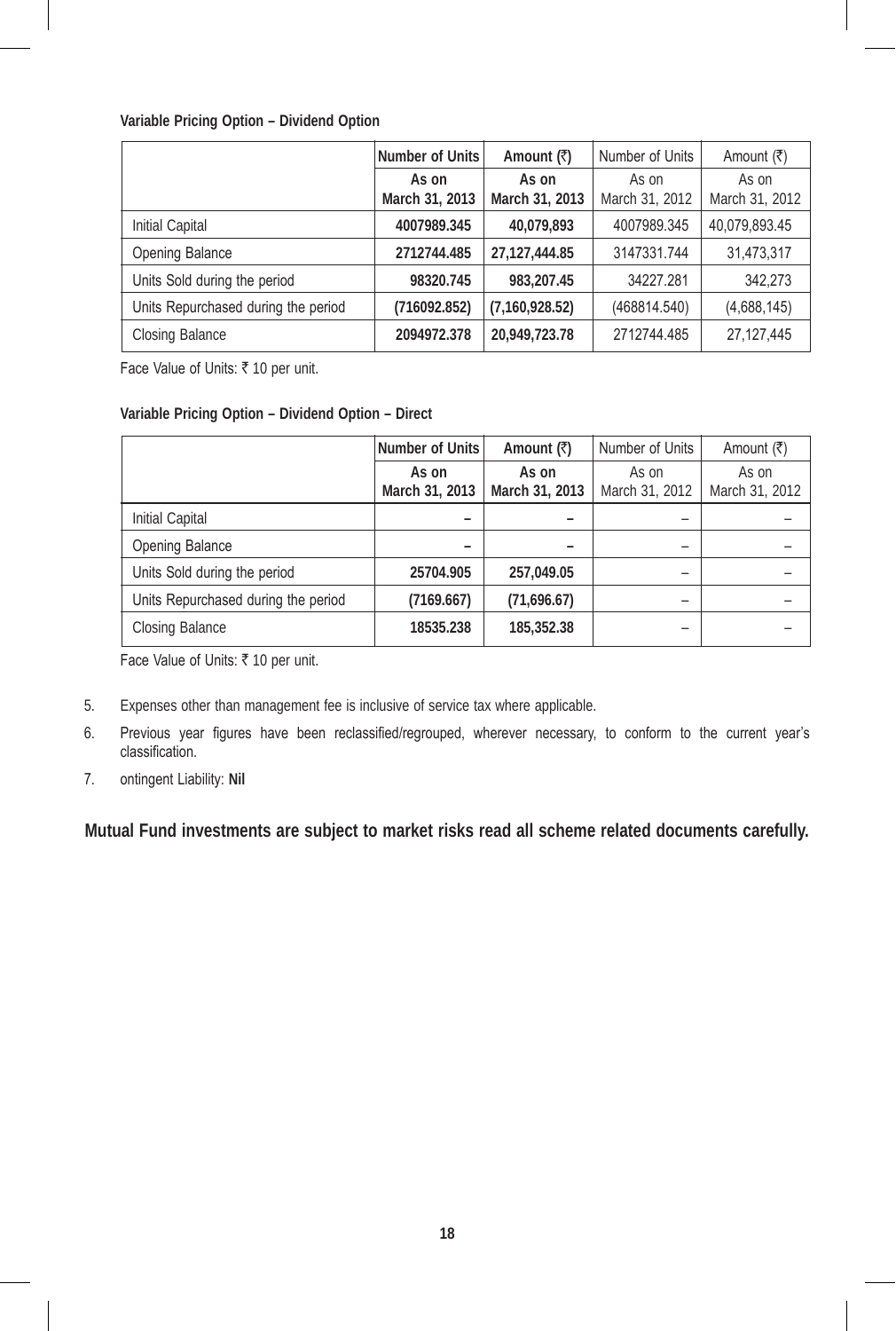# **KEY STATISTICS FOR THE YEAR / PERIOD ENDED 31ST MARCH, 2013**

|    |      |                                         | SAHARA WEALTH PLUS FUND |                                                                      |
|----|------|-----------------------------------------|-------------------------|----------------------------------------------------------------------|
|    |      |                                         | ended 31/03/2013        | Current Year / Period   Previous Year / Period  <br>ended 31/03/2012 |
| 1. |      | NAV per unit $(\bar{z})$ :              |                         |                                                                      |
|    | Open |                                         |                         |                                                                      |
|    |      | Fixed Pricing - Dividend Plan           | 16.3019                 | 17.0653                                                              |
|    |      | Fixed Pricing - Growth Plan             | 19.6804                 | 20.6020                                                              |
|    |      | Variable Pricing - Dividend Plan        | 17.2426                 | 17.8988                                                              |
|    |      | Variable Pricing - Growth Plan          | 20.6572                 | 21.4435                                                              |
|    |      | Repurchase Price during the year**      |                         |                                                                      |
|    | (i)  | <b>Highest</b>                          |                         |                                                                      |
|    |      | Fixed Pricing - Dividend Plan           | 19.0364                 | 17.7735                                                              |
|    |      | Fixed Pricing - Growth Plan             | 22.9810                 | 21.4570                                                              |
|    |      | Variable Pricing - Dividend Plan        | 20.2730                 | 18.6914                                                              |
|    |      | Variable Pricing - Growth Plan          | 24.2878                 | 22.3930                                                              |
|    |      | Fixed Pricing - Direct Dividend Plan    | 19.1128                 |                                                                      |
|    |      | Fixed Pricing - Direct Growth Plan      | 23,0732                 |                                                                      |
|    |      | Variable Pricing - Direct Dividend Plan | 20.3532                 |                                                                      |
|    |      | Variable Pricing - Direct Growth Plan   | 24.4397                 |                                                                      |
|    | (ii) | Lowest                                  |                         |                                                                      |
|    |      | Fixed Pricing - Dividend Plan           | 14.4915                 | 14.1048                                                              |
|    |      | Fixed Pricing - Growth Plan             | 18.3666                 | 17.0280                                                              |
|    |      | Variable Pricing - Dividend Plan        | 15.6266                 | 14.8836                                                              |
|    |      | Variable Pricing - Growth Plan          | 19.3052                 | 17.8311                                                              |
|    |      | Fixed Pricing - Direct Dividend Plan    | 14.5015                 |                                                                      |
|    |      | Fixed Pricing - Direct Growth Plan      | 20.3557                 |                                                                      |
|    |      | Variable Pricing - Direct Dividend Plan | 15,6400                 |                                                                      |
|    |      | Variable Pricing - Direct Growth Plan   | 21.5632                 |                                                                      |
|    |      | Resale Price during the year**          |                         |                                                                      |
|    | (i)  | Highest                                 |                         |                                                                      |
|    |      | Fixed Pricing - Dividend Plan           | 19.6613                 | 17.9530                                                              |
|    |      | Fixed Pricing - Growth Plan             | 23.7354                 | 21.6737                                                              |
|    |      | Variable Pricing - Dividend Plan        | 20.9386                 | 18.8802                                                              |
|    |      | Variable Pricing - Growth Plan          | 25.0851                 | 23.6192                                                              |
|    |      | Fixed Pricing - Direct Dividend Plan    | 19.2287                 |                                                                      |
|    |      | Fixed Pricing - Direct Growth Plan      | 23.2131                 |                                                                      |
|    |      | Variable Pricing - Direct Dividend Plan | 20.4778                 |                                                                      |
|    |      | Variable Pricing - Direct Growth Plan   | 24.5333                 |                                                                      |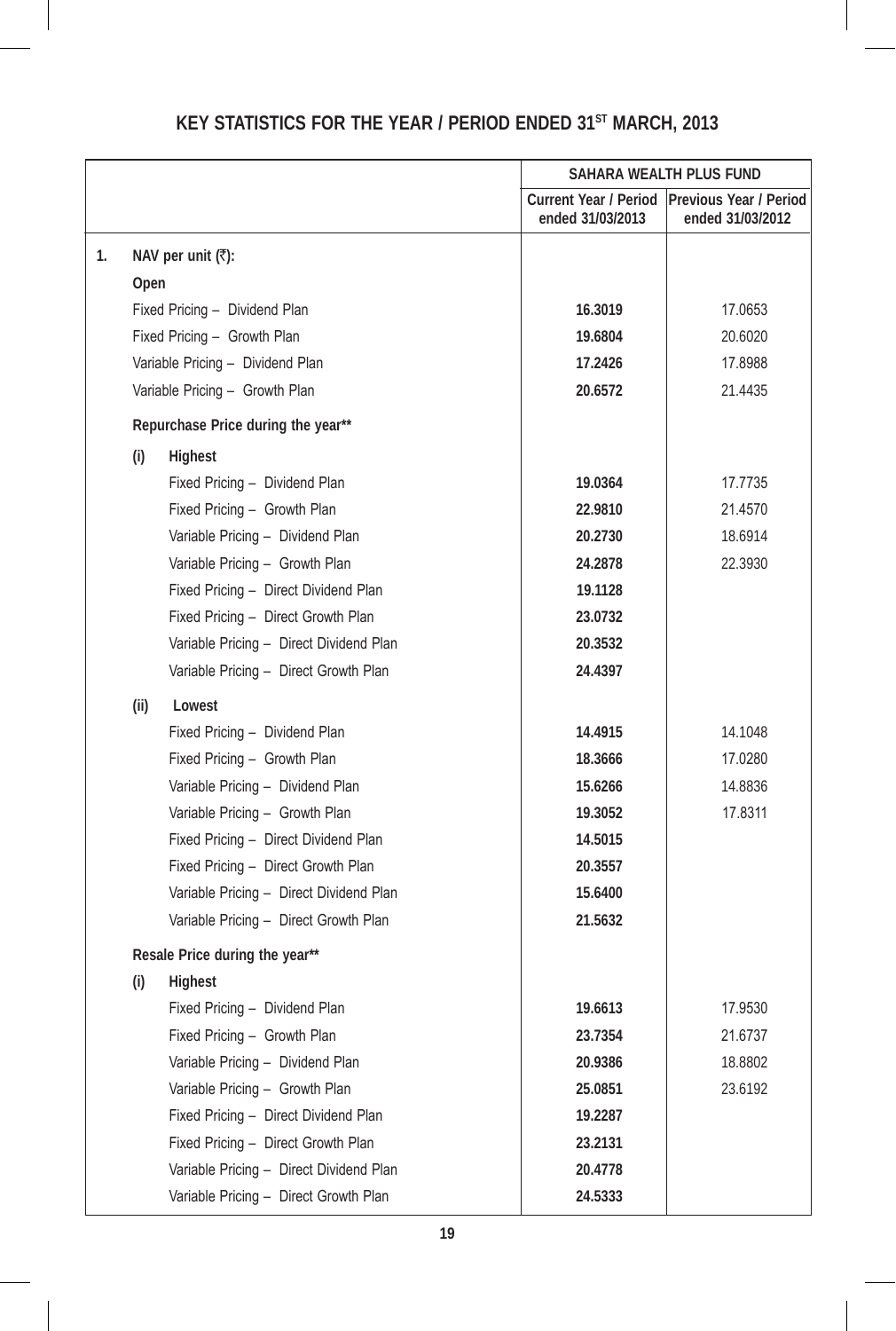# **KEY STATISTICS FOR THE YEAR / PERIOD ENDED 31ST MARCH, 2013**

|    |      |                                                              | <b>SAHARA WEALTH PLUS FUND</b> |                                                                    |
|----|------|--------------------------------------------------------------|--------------------------------|--------------------------------------------------------------------|
|    |      |                                                              | ended 31/03/2013               | Current Year / Period   Previous Year / Period<br>ended 31/03/2012 |
|    | (ii) | Lowest                                                       |                                |                                                                    |
|    |      | Fixed Pricing - Dividend Plan                                | 14.9673                        | 14.2473                                                            |
|    |      | Fixed Pricing - Growth Plan                                  | 18,9695                        | 17.2000                                                            |
|    |      | Variable Pricing - Dividend Plan                             | 16.1395                        | 15.0339                                                            |
|    |      | Variable Pricing - Growth Plan                               | 19.9390                        | 18.0112                                                            |
|    |      | Fixed Pricing - Direct Dividend Plan                         | 14.6480                        |                                                                    |
|    |      | Fixed Pricing - Direct Growth Plan                           | 20.5613                        |                                                                    |
|    |      | Variable Pricing - Direct Dividend Plan                      | 15.7980                        |                                                                    |
|    |      | Variable Pricing - Direct Growth Plan                        | 21.7810                        |                                                                    |
|    |      | End                                                          |                                |                                                                    |
|    |      | Fixed Pricing - Dividend Plan                                | 14.8422                        | 16.3019                                                            |
|    |      | Fixed Pricing - Growth Plan                                  | 20.8354                        | 19.6804                                                            |
|    |      | Variable Pricing - Dividend Plan                             | 16.0073                        | 17.2426                                                            |
|    |      | Variable Pricing - Growth Plan                               | 22.0766                        | 20.6572                                                            |
|    |      | Fixed Pricing - Direct Dividend Plan                         | 14.8530                        |                                                                    |
|    |      | Fixed Pricing - Direct Growth Plan                           | 20.8490                        |                                                                    |
|    |      | Variable Pricing - Direct Dividend Plan                      | 16.0217                        |                                                                    |
|    |      | Variable Pricing - Direct Growth Plan                        | 22.0893                        |                                                                    |
| 2. |      | Closing Assets Under Management (₹ in Lakhs)                 |                                |                                                                    |
|    | End  |                                                              | 891.48                         | 1061.28                                                            |
|    |      | Average (AAuM)                                               | 1048.71                        | 1134.08                                                            |
| 3. |      | Gross income as% of AAuM <sup>1</sup>                        | 3.98%                          | $-1.59%$                                                           |
| 4. |      | Expense Ratio:                                               |                                |                                                                    |
|    | a.   | Total Expense as% of AAuM                                    | 1.86%                          | 1.81%                                                              |
|    | b.   | Management Fee as% of AAuM                                   | 0.56%                          | 0.56%                                                              |
| 5. |      | Net Income as a percentage of AAuM <sup>2</sup>              | 2.12%                          | $-3.40%$                                                           |
| 6. |      | Portfolio turnover ratio <sup>3</sup>                        | 191.18                         | 140.46                                                             |
| 7. |      | Total Dividend per unit distributed during the year / period | ₹ 2.50                         | <b>NIL</b>                                                         |
| 8. |      | Returns (%):                                                 |                                |                                                                    |
|    | a.   | Last One Year                                                |                                |                                                                    |
|    |      | Variable Pricing Option - Growth Option                      | 6.88                           | $-3.67$                                                            |
|    |      | Fixed Pricing Option - Growth Option                         | 5.89                           | $-4.47$                                                            |
|    |      | <b>CNX 500</b>                                               | 5.13                           | $-8.75$                                                            |
|    | b.   | Since Inception                                              |                                |                                                                    |
|    |      | Variable Pricing Option - Growth Option                      | 11.02                          | 11.65                                                              |
|    |      | Fixed Pricing Option - Growth Option                         | 10.18                          | 10.83                                                              |
|    |      | <b>CNX 500</b>                                               | 10.08                          | 10.84                                                              |

\*\* based on the maximum load during the year

1. Gross income = amount against (A) in the Revenue account i.e. Income.

2. Net income = amount against (C) in the Revenue account i.e. Net Realised Gains / (Losses) for the Year / Period

3. Portfolio Turnover = Lower of sales or purchase divided by the Average AuM for the year/period.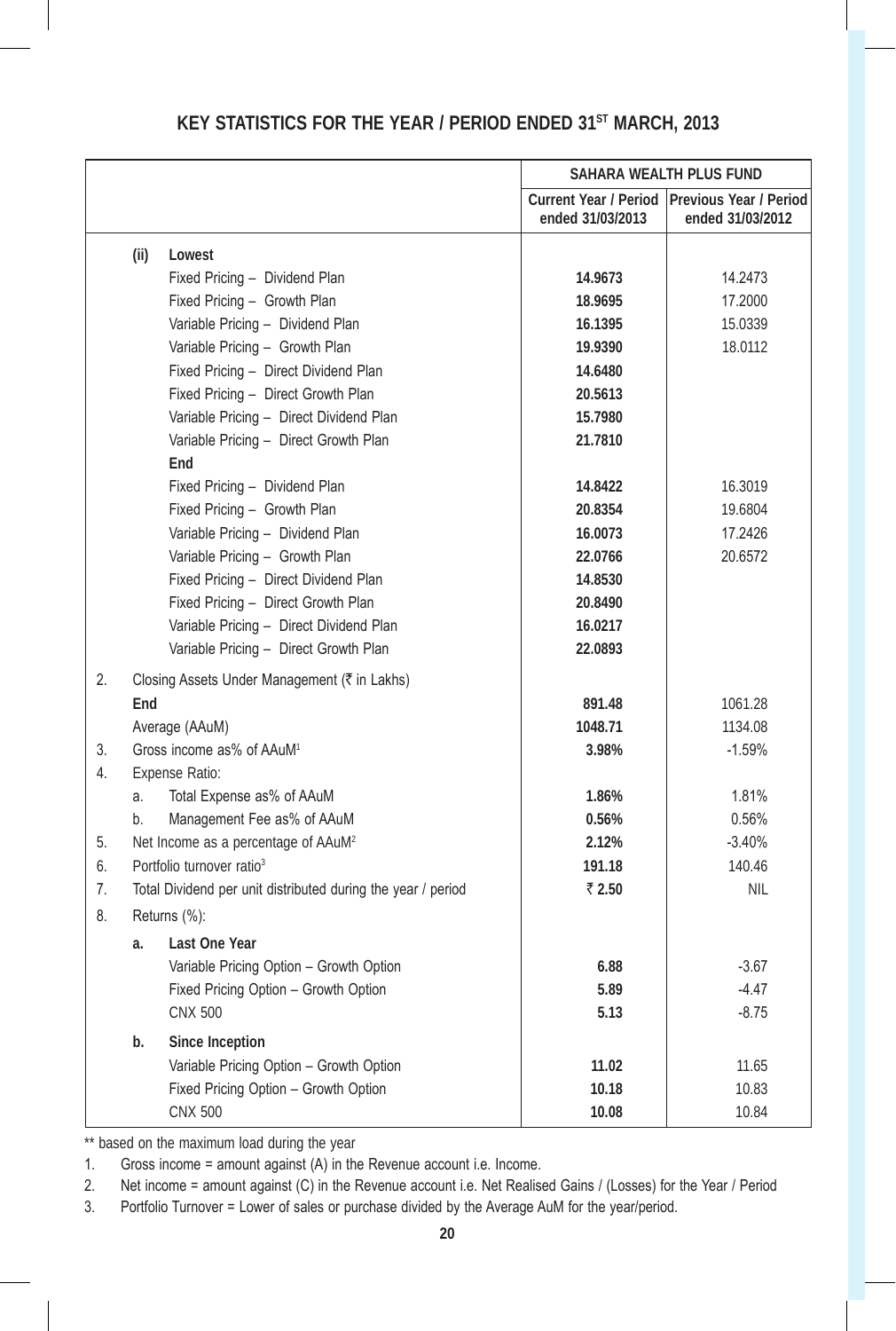# **INVESTOR SERVICE GUIDE:**

# **E> KNOW YOUR CUSTOMER (KYC): Investors may submit the following documents/ follow the procedure as stated below to comply with KYC requirements:**

- (a) KYC Form duly filled in
- (b) Self attested copy of PAN card and self attested copy of proof of address
- (c) In person verification is to be done by your distributor or any authorized person.

Original documents need to be shown for verification which will be duly returned after checking the relevant information.

**EX REGISTRATION OF NOMINATION:** Registration of nomination will facilitate easy transmission of units to the nominee(s), especially if the unit holding is single. Investors with single holding with no nomination are requested to obtain nomination form for registration of nomination.

- $\Box$  MAILING OF ANNUAL REPORT OR ABRIDGED SUMMARY: In order to bring cost effectiveness in printing and dispatching the annual reports or abridged summary and as a green initiative measure, unit holders are requested to provide their email addresses to enable the Abridged Annual Report and related documents to be forwarded by email. For those email addresses which are already registered with us, the scheme annual accounts or abridged summary would be sent to these email addresses and not as physical copies. The investors who wish to obtain the Scheme Annual Accounts or Abridged summary etc. in physical form, may specifically communicate in writing for the same.
- $\Box$  **REGISTRATION OF MULTIPLE BANK ACCOUNTS FOR PAY-IN AND PAY-OUT:** Registration of up to five bank accounts in case of individuals and HUF and upto ten bank accounts in case of non-individuals is now allowed after which investors can use any of the registered bank accounts to receive redemption / dividend proceeds. These accounts will also be used for verification of pay-ins (i.e. receiving of subscription funds) to ensure that a third party payment is not used for mutual fund subscription. Investors are requested to obtain relevant form for this purpose.

 $\Box$  Product Labeling in Mutual Funds has been introduced by Mutual Funds. A system of Product Labeling that would provide investors an easy understanding of the kind of product/scheme they are investing in and its suitability to them has been introduced. **THIS WILL FURTHER HELP THE INVESTOR FOR ALL THEIR FUTURE INVESTMENTS.** The product label will be placed in proximity to the caption of the scheme and will be prominently visible. The colour codes shall also be described in text beside the colour code box.

**Note:** Risk may be represented as:

| <b>(BLUE)</b> investors | (YELLOW) investors    | (BROWN) investors     |
|-------------------------|-----------------------|-----------------------|
| understand that their   | understand that their | understand that their |
| principal will be at    | principal will be at  | principal will be at  |
| low risk                | medium risk           | high risk             |

Investors are requested to refer to the website **www.saharamutual.com** for information about the schemes of SAHARA MUTUAL FUND through the Scheme Information Document, Statement of Additional Information and Key Information Memorandum, addendums / notices issued from time to time.